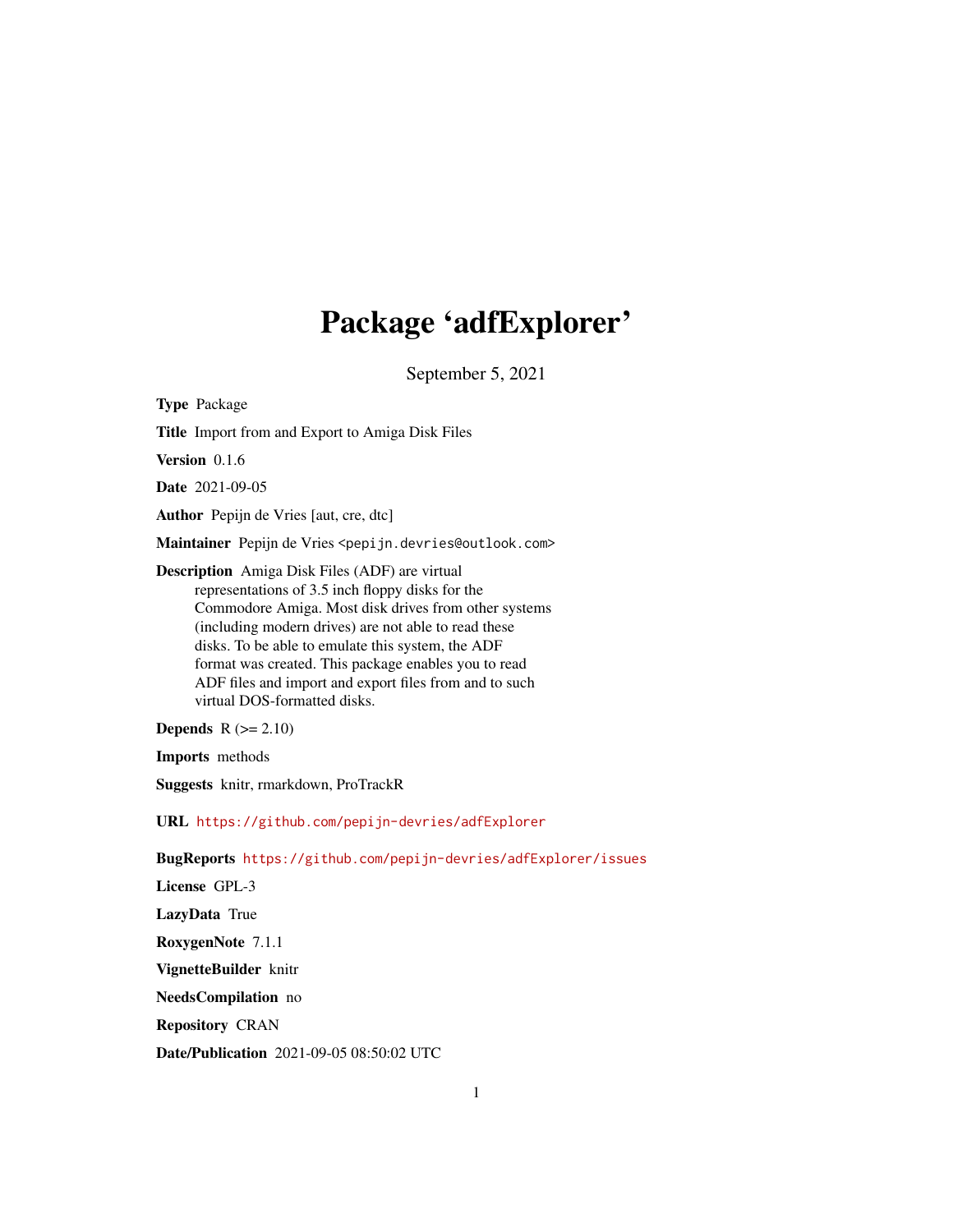# <span id="page-1-0"></span>R topics documented:

|  | $\overline{2}$ |
|--|----------------|
|  | $\overline{3}$ |
|  | $\overline{4}$ |
|  | 5              |
|  | 6              |
|  | $\overline{7}$ |
|  | 8              |
|  | 9              |
|  | 10             |
|  | 11             |
|  | 13             |
|  | 14             |
|  | 15             |
|  | 16             |
|  | 17             |
|  | 19             |
|  | 20             |
|  | 21             |
|  | 22             |
|  | 23             |
|  | 24             |
|  | 25             |
|  | 26             |
|  | 27             |
|  | 29             |
|  | 30             |
|  | 32             |
|  |                |

#### **Index** [34](#page-33-0)

adf.disk.name *Get or set the disk name of an amigaDisk object*

# Description

Get or set the disk name of an [amigaDisk](#page-8-1) object.

# Usage

```
## S4 method for signature 'amigaDisk'
adf.disk.name(x)
## S4 replacement method for signature 'amigaDisk,character'
adf.disk.name(x) <- value
```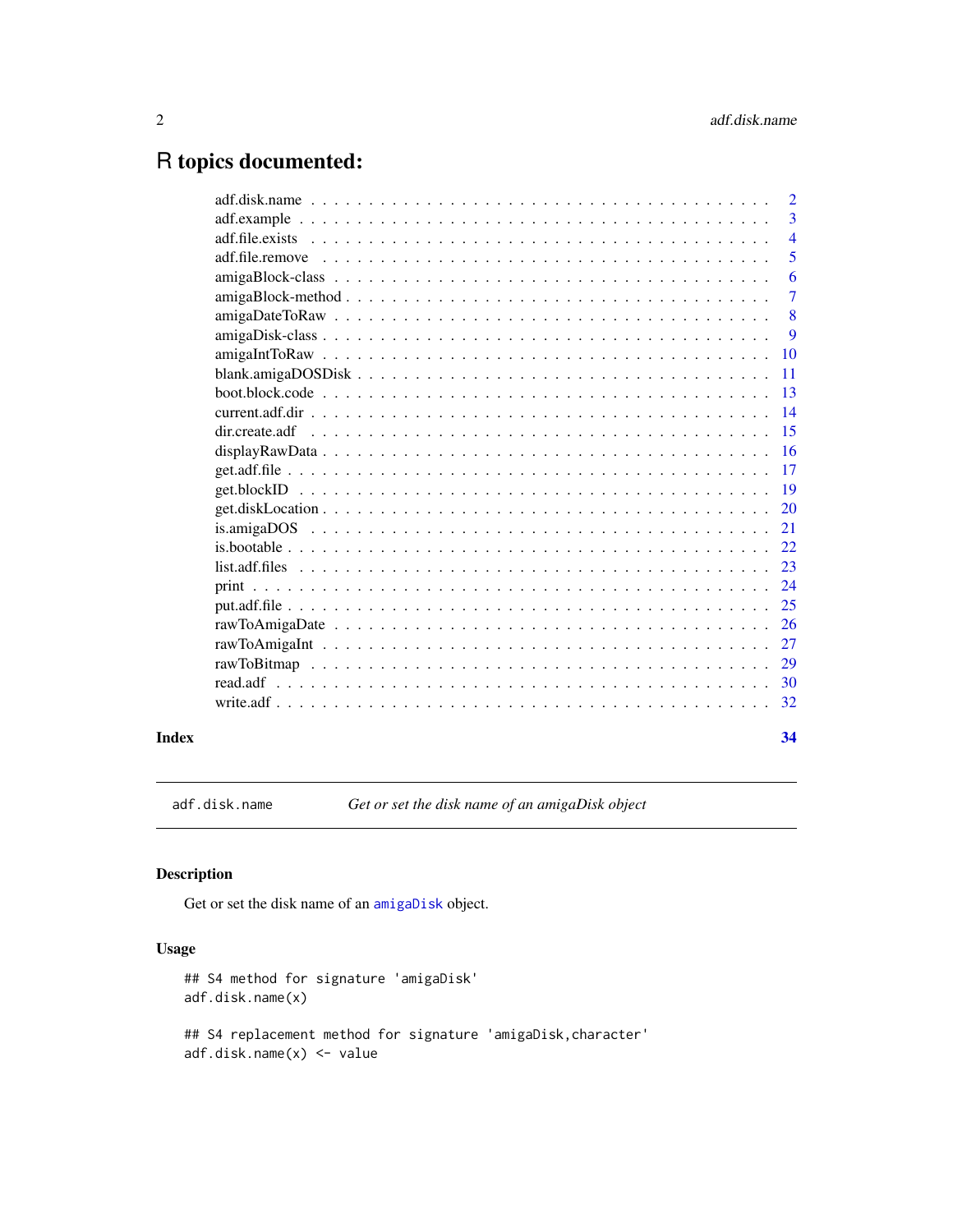# <span id="page-2-0"></span>adf.example 3

# Arguments

| X     | An amigabisk object for which the disk name needs to be obtained or changed.                                                                                 |
|-------|--------------------------------------------------------------------------------------------------------------------------------------------------------------|
| value | A character representation with which the disk's name needs to be replaced.<br>Disk name needs to be between 1 and 30 characters long and are not allowed to |
|       | contain a colon or forward slash.                                                                                                                            |

# Details

DOS-formatted disks ([is.amigaDOS](#page-20-1)) store their disk name on the socalled root block of the disk. This method allows you to obtain the disk's name or change it (when it is DOS-formatted).

#### Value

Returns A character representation of the disk's name.

#### Author(s)

Pepijn de Vries

# Examples

```
## Not run:
data(adf.example)
## get the disk name:
adf.disk.name(adf.example)
## change it if you don't like it:
adf.disk.name(adf.example) <- "MyDisk"
## confirm that it has changed:
adf.disk.name(adf.example)
## End(Not run)
```
adf.example *An example of an amigaDisk object*

# Description

An example of an [amigaDisk-class](#page-8-2) object.

# Format

An S4 [amigaDisk-class](#page-8-2) object.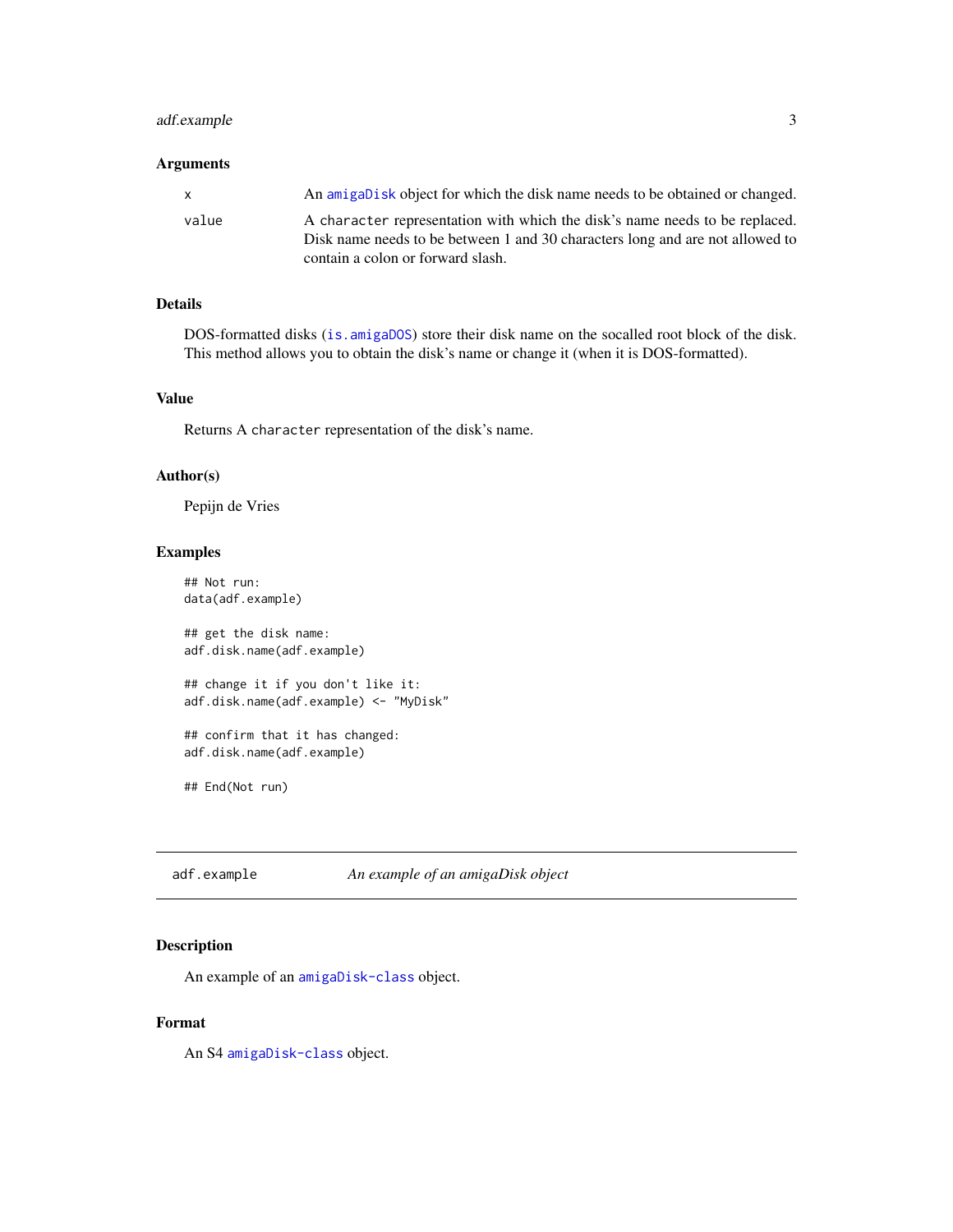# <span id="page-3-0"></span>Details

An [amigaDisk-class](#page-8-2) object that represents an 'Old File System' formatted and bootable disk. It is used in multiple examples of this package. It contains a directory structure and some files that can be accessed using this package. The content of this example might change in future versions.

#### Examples

```
data("adf.example")
```
adf.file.exists *Test file or directory existsence in an amigaDisk object*

# Description

Tests whether a specific file (or directory) exists in an [amigaDisk](#page-8-1) object.

# Usage

```
## S4 method for signature 'amigaDisk,character'
adf.file.exists(x, file)
```
# Arguments

|      | An amigabisk object in which this method will check for the file's existence.  |
|------|--------------------------------------------------------------------------------|
| file | A character string representing a file or directory name. Use Amiga specifica- |
|      | tions for file name (see current.adf.dir).                                     |

# Details

This method will look for a file/directory header, based on its name. If such a header exists, it is assumed that the file exists. The file/directory itself is not checked for validity.

#### Value

Returns a logical value indicating whether the file exists or not.

#### Author(s)

Pepijn de Vries

# Examples

```
data(adf.example)
## This file exists:
adf.file.exists(adf.example, "df0:mods/mod.intro")
## This file doesn't:
adf.file.exists(adf.example, "df0:idontexist")
```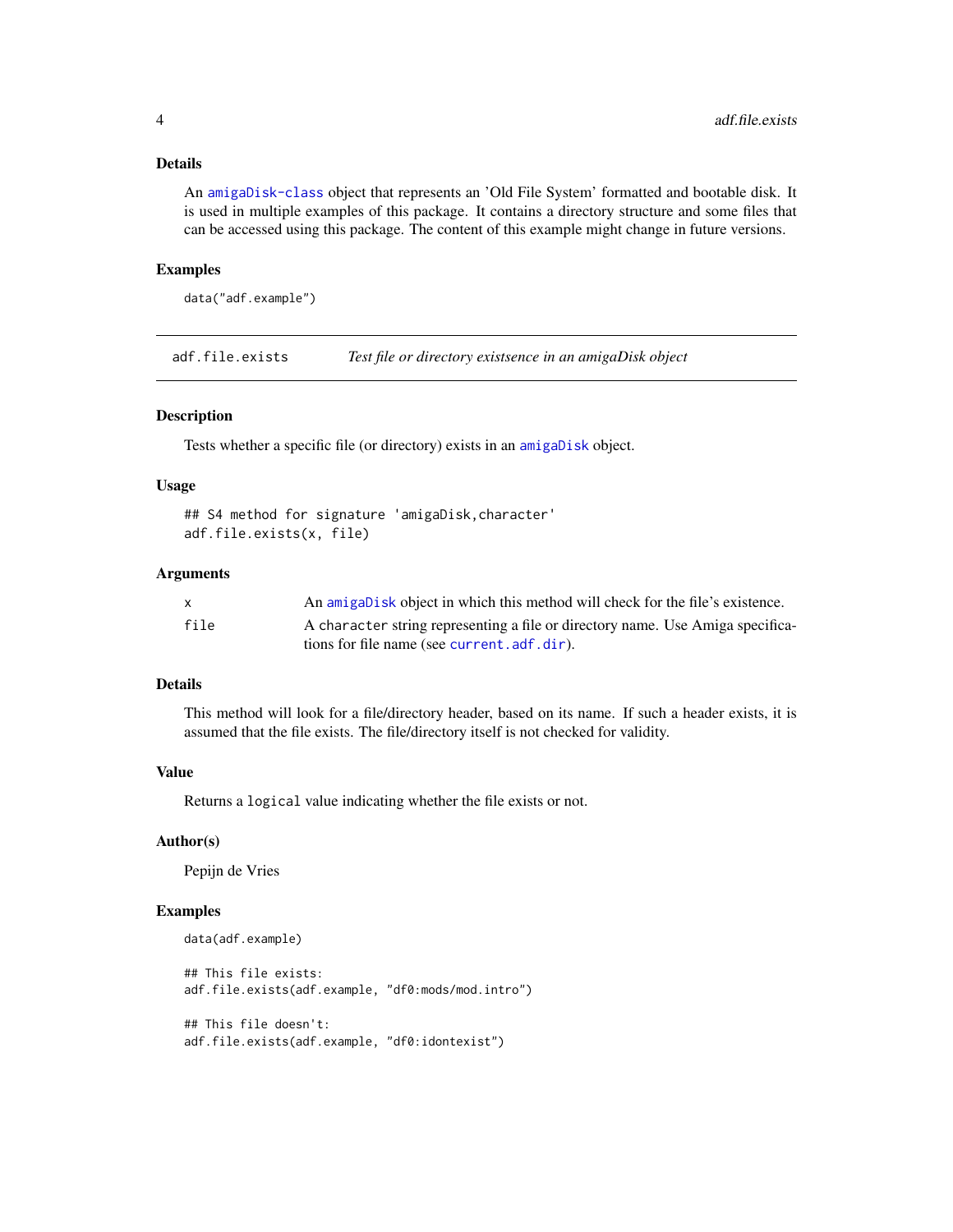<span id="page-4-0"></span>

# Description

Remove a file from a virtual Amiga floppy disk represented by an [amigaDisk](#page-8-1) object.

# Usage

```
## S4 method for signature 'amigaDisk,character,logical'
adf.file.remove(x, file, full)
```
## S4 method for signature 'amigaDisk,character,missing' adf.file.remove(x, file)

# **Arguments**

| x    | An amigabisk onto which the file should be put.                                                                                                                                                                                                                                                |
|------|------------------------------------------------------------------------------------------------------------------------------------------------------------------------------------------------------------------------------------------------------------------------------------------------|
| file | A character string of the path on the virtual floppy of the file that should be<br>removed. The path should be conform Amiga specs (see current.adf.dir). Wild<br>cards are not allowed (see details). Both files and directories can be removed<br>from the virtual disk using this function. |
| full | A logical value (default is FALSE). When set to TRUE not only pointers to the<br>file are removed, but also the data in the header and data blocks. When set<br>to FALSE, the data is left as orphans on the disk. Technically, these files can be<br>undeleted, unless they are overwritten.  |

# Details

Remove a file from a virtual Amiga floppy disk (represented by an [amigaDisk](#page-8-1) object. Make sure that the virtual disk is DOS formatted (see [is.amigaDOS\)](#page-20-1). This method can only remove one file at a time from a virtual virtual disk, it is not allowed to use wild cards in the source or destination names. It is possible to remove an entire directory at once. Use loops to remove multiple files/directories from a virtual disk.

# Value

Returns an [amigaDisk](#page-8-1) object where the specified file is removed.

# Author(s)

Pepijn de Vries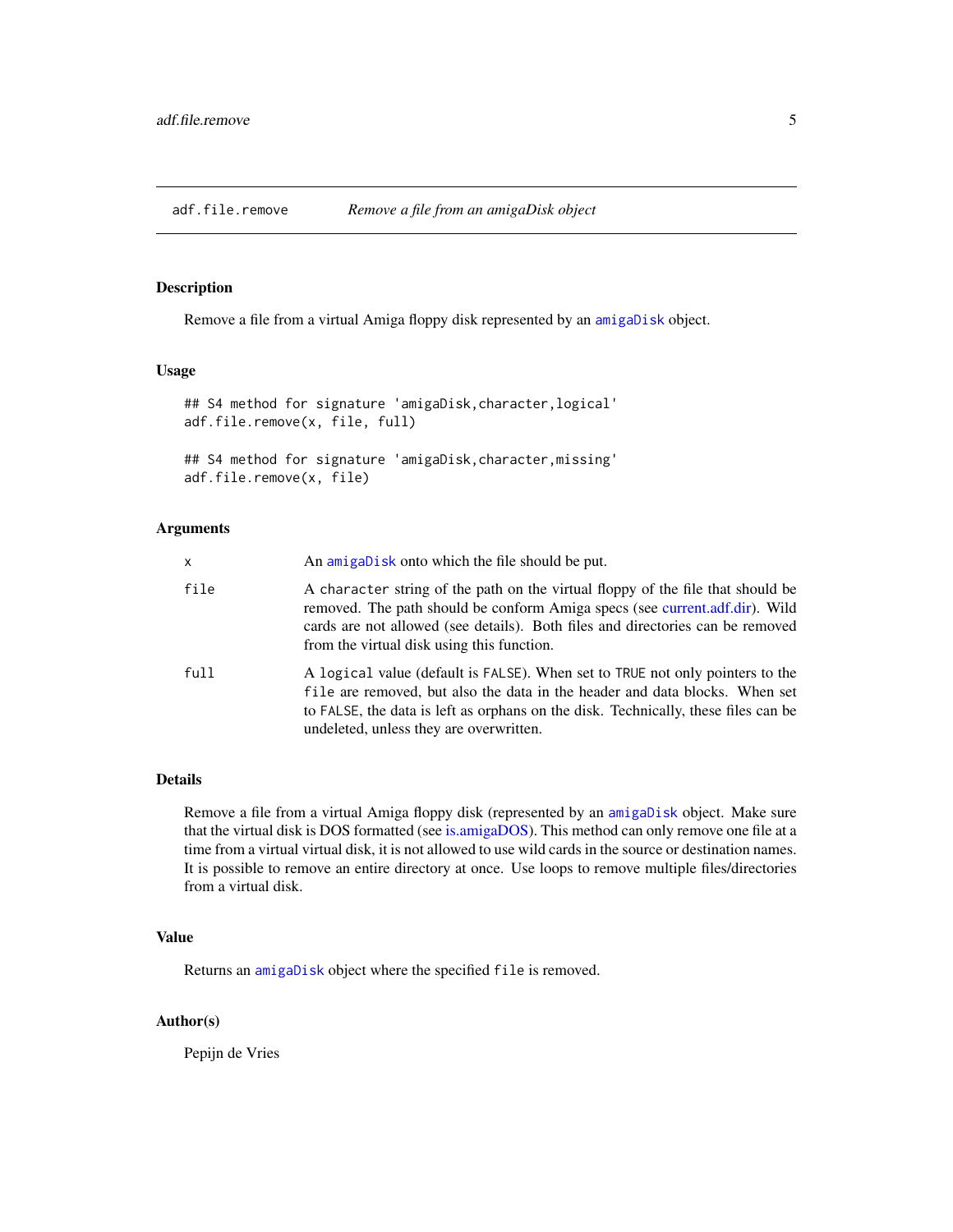# Examples

```
## Not run:
## This removes a single file from a disk
resulting.disk <- adf.file.remove(adf.example, "df0:mods/mod.intro")
## This removes the entire 's' directory and cannot be undone:
resulting.disk <- adf.file.remove(adf.example, "df0:s", TRUE)
## End(Not run)
```
<span id="page-5-2"></span>amigaBlock-class *The amigaBlock class*

# <span id="page-5-1"></span>Description

The Commodore Amiga stores data on floppy disks as 512 byte blocks. This class reflects such a block.

# Details

There are several types of blocks. Most important are the boot block (used for booting the Amiga system), the root block (containing information on the disk and the root directory), header blocks (indicating where to find file data) and data blocks (containing the actual file data). See this package's [vignette](../doc/amigaDiskFiles.html) for more details. use the [amigaBlock-method](#page-6-1) to extract a specific block from an [amigaDisk](#page-8-1) object.

# Slots

data The raw data of a 'block' of data on an Amiga disk file. Each block holds 512 bytes of information. This slot is therefore a vector of the same length.

# Author(s)

Pepijn de Vries

#### Examples

```
## create a block with no data:
new("amigaBlock")
```
<span id="page-5-0"></span>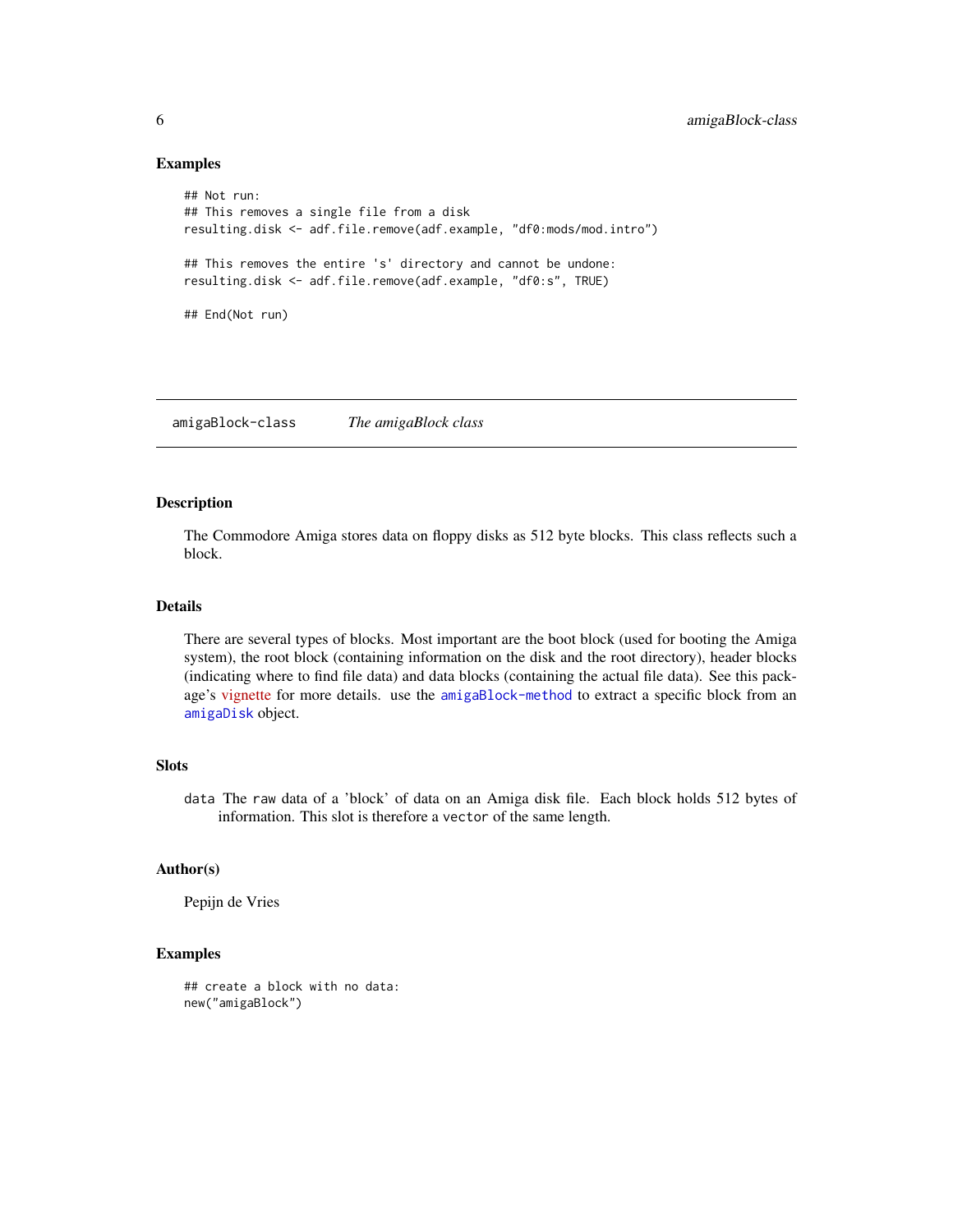<span id="page-6-1"></span><span id="page-6-0"></span>amigaBlock-method *Extract block from or replace a block on an amigaDisk object*

# Description

Extract an [amigaBlock](#page-5-1) from an [amigaDisk](#page-8-1) object, or replace it on the disk.

# Usage

```
## S4 method for signature 'amigaDisk,numeric'
amigaBlock(x, block)
```

```
## S4 replacement method for signature 'amigaDisk,numeric,amigaBlock'
amigaBlock(x, block) <- value
```
# **Arguments**

| X     | An amigaDisk object from which the block needs to be extracted or on which<br>the block needs to be replaced. |
|-------|---------------------------------------------------------------------------------------------------------------|
| block | A numeric identifier (whole numbers ranging from 0 up to 1759 (DD disk) or<br>$3519$ (HD disk)).              |
| value | An amigablock object with which the block at the specified location on the disk<br>needs to be replaced.      |

# Details

Information is stored in 512 byte blocks on floppy disks. This method extracts a specific block at a numeric identifier (whole numbers ranging from 0 up to 1759 (DD disk) or 3519 (HD disk)) from an [amigaDisk](#page-8-1) object.

# Value

The [amigaBlock](#page-5-1) object at the specified location is returned. In case of the replace method, an [amigaDisk](#page-8-1) object with a replaced [amigaBlock](#page-5-1) is returned.

# Author(s)

Pepijn de Vries

# See Also

Other block.operations: [get.blockID\(](#page-18-1)), [get.diskLocation\(](#page-19-1))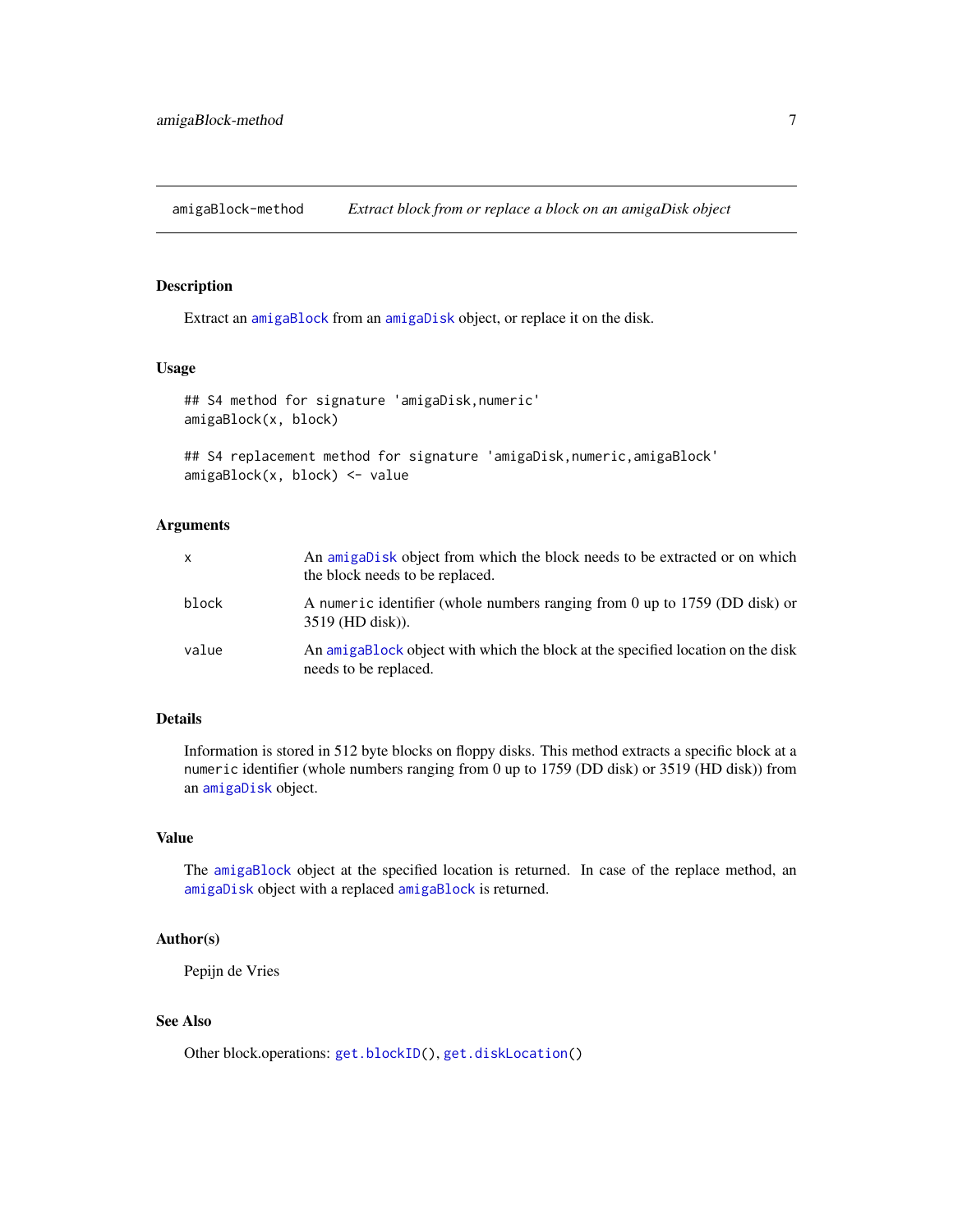# <span id="page-7-0"></span>Examples

```
## get the root block from the example adf:
amigaBlock(adf.example, 880)
## Create a completely blank disk without file system:
blank.disk <- new("amigaDisk")
## Replace the boot block on the blank disk with
## that from the example object:
amigaBlock(blank.disk, 0) <- amigaBlock(adf.example, 0)
## The blank disk now has a boot block,
## but still no file system...
```
<span id="page-7-1"></span>amigaDateToRaw *Convert date time objects into raw values*

# Description

This function converts date-time objects into raw data conform Amiga file system specifications.

# Usage

```
amigabateToRaw(x, format = c("long", "short"), tz = "UTC")
```
## Arguments

| X      | A (vector of) POSIXt object(s).                                                                                                                                                                                                                                          |
|--------|--------------------------------------------------------------------------------------------------------------------------------------------------------------------------------------------------------------------------------------------------------------------------|
| format | a character string indicating whether the date should be stored as short or<br>long integers.                                                                                                                                                                            |
| tz     | A character string specifying the time zone to be used to convert the date time<br>object. Note that the time zone is not stored on the Amiga. By default the<br>Universal time zone (UTC) is assumed. You will get a warning when you use a<br>timezone other then UTC. |

#### Details

The Amiga file system stores date time objects as three unsigned short (16 bit) or long (32 bit) integers. Where the values are number of days, minutes and ticks (fiftieth of a second) since 1978- 01-01 respectively.

As these values are always positive, only date time values on or after 1978-01-01 are allowed. The inverse of this function can be achieved with [rawToAmigaDate](#page-25-1).

# Value

returns raw data reflecting the date-time objects conform the Amiga file system specifications.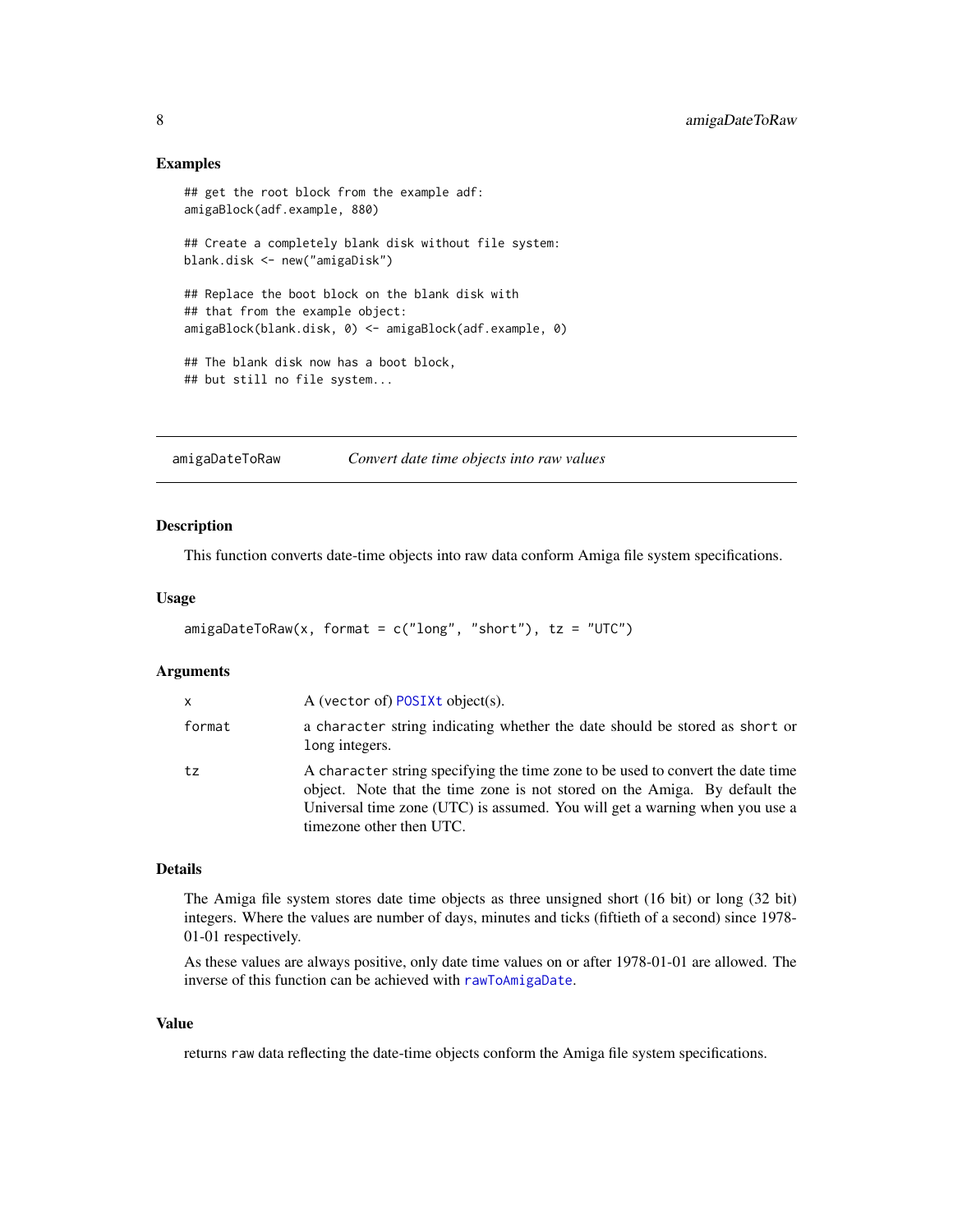# <span id="page-8-0"></span>amigaDisk-class 9

# Author(s)

Pepijn de Vries

# See Also

```
Other raw.operations: amigaIntToRaw(), displayRawData(), rawToAmigaDate(), rawToAmigaInt(),
rawToBitmap()
```
## Examples

```
## Note that using the same date-time with different timezones will
## result in different raw data. The time zone is not stored.
amigaDateToRaw(as.POSIXct("1978-01-01 13:30", tz = "UTC"))
amigaDateToRaw(as.POSIXct("1978-01-01 13:30", tz = "CET"))
```
<span id="page-8-2"></span>amigaDisk-class *The amigaDisk class*

#### <span id="page-8-1"></span>Description

An S4 class representing the information from an Amiga Disk File.

#### Details

An Amiga Disk File (ADF) holds the raw data of an Amiga disk in the same order as blocks ([amigaBlock-class](#page-5-2)) on the physical disks. As an Amiga Disk can hold any kind of information, so can this class.

An ADF file does not hold any other information. The size of the file will dictate whether it represents a double density floppy disk (880 kB) or a high density floppy disk (1760 kB). The disk type is also stored in this class.

Finally, the current directory is stored with this class. Which is only useful for DOS-formatted disks (with a file structure). By default this is set to the disk's root.

For more (technical) backgrounds please check this package's [vignette.](../doc/amigaDiskFiles.html)

Use the objects constructor (new("amigaDisk")) to create a completely blank disk (without a filesystem). If you want to be able to transfer files from and to the virtual disk, use blank, amigaDOSDisk instead.

# **Slots**

- data The raw data of the virtual disk. It should be a vector of length 901,120 in case of a double density disk and 1,802,240 in case of a high density disk.
- type A character indicating whether the virtual disk represents a "DD" (double density, most common) or "HD" (high density) disk.
- current.dir An integer, pointing at the block address of the current directory of this virtual disk. Use [current.adf.dir](#page-13-1) to get or set the current directory.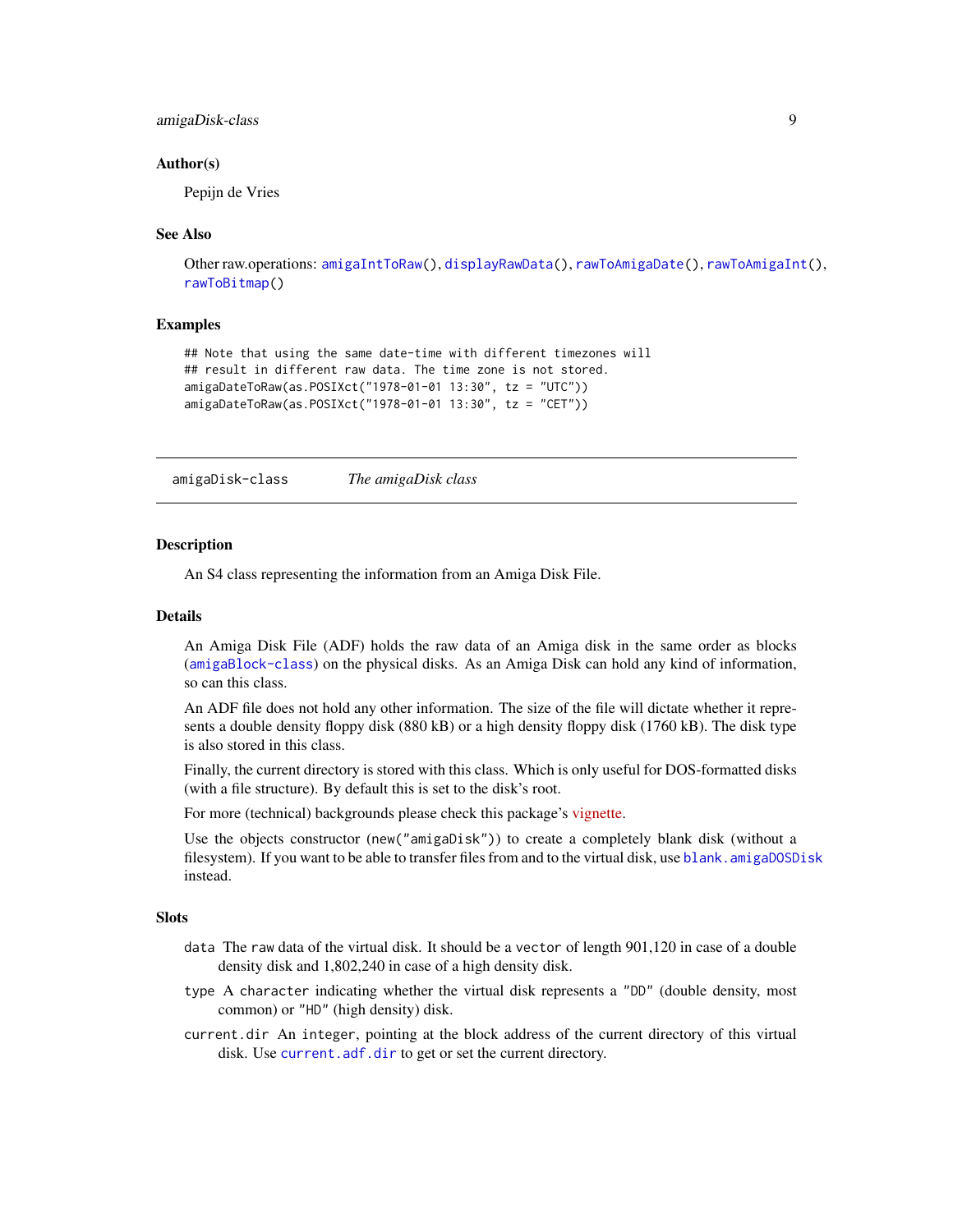# Author(s)

Pepijn de Vries

## Examples

```
## This creates a blank non-bootable, non-DOS disk:
new("amigaDisk")
```
<span id="page-9-1"></span>amigaIntToRaw *Convert Amiga integers into raw values*

# Description

Convert 8, 16, or 32-bit signed or unsigned integer values into raw data, conform Amiga specifications.

# Usage

 $amigalntToRaw(x, bits = 8, signed = F)$ 

#### Arguments

| $\mathsf{x}$ | A vector of class numeric which needs to be converted into raw values.                             |
|--------------|----------------------------------------------------------------------------------------------------|
| bits         | Number of bits that represents the integer value. Should be 8 or a positive mul-<br>titude of 8.   |
| signed       | A logical value indicating whether the numeric values is signed (TRUE, default)<br>or not (FALSE). |

# Details

The Commodore Amiga has specified the following data formats to represent integer data: BYTE (signed 8-bit integer), UBYTE (unsigned 8-bit integer), WORD (signed 16-bit integer), UWORD (unsigned 16-bit integer), LONG (signed 32-bit integer), ULONG, (unsigned 32-bit integer). This function converts such integers into raw data.

# Value

Returns (a vector of) raw data, representing the integer value(s) conform Amiga specifications.

# Author(s)

Pepijn de Vries

# See Also

```
Other raw.operations: amigaDateToRaw(), displayRawData(), rawToAmigaDate(), rawToAmigaInt(),
rawToBitmap()
```
<span id="page-9-0"></span>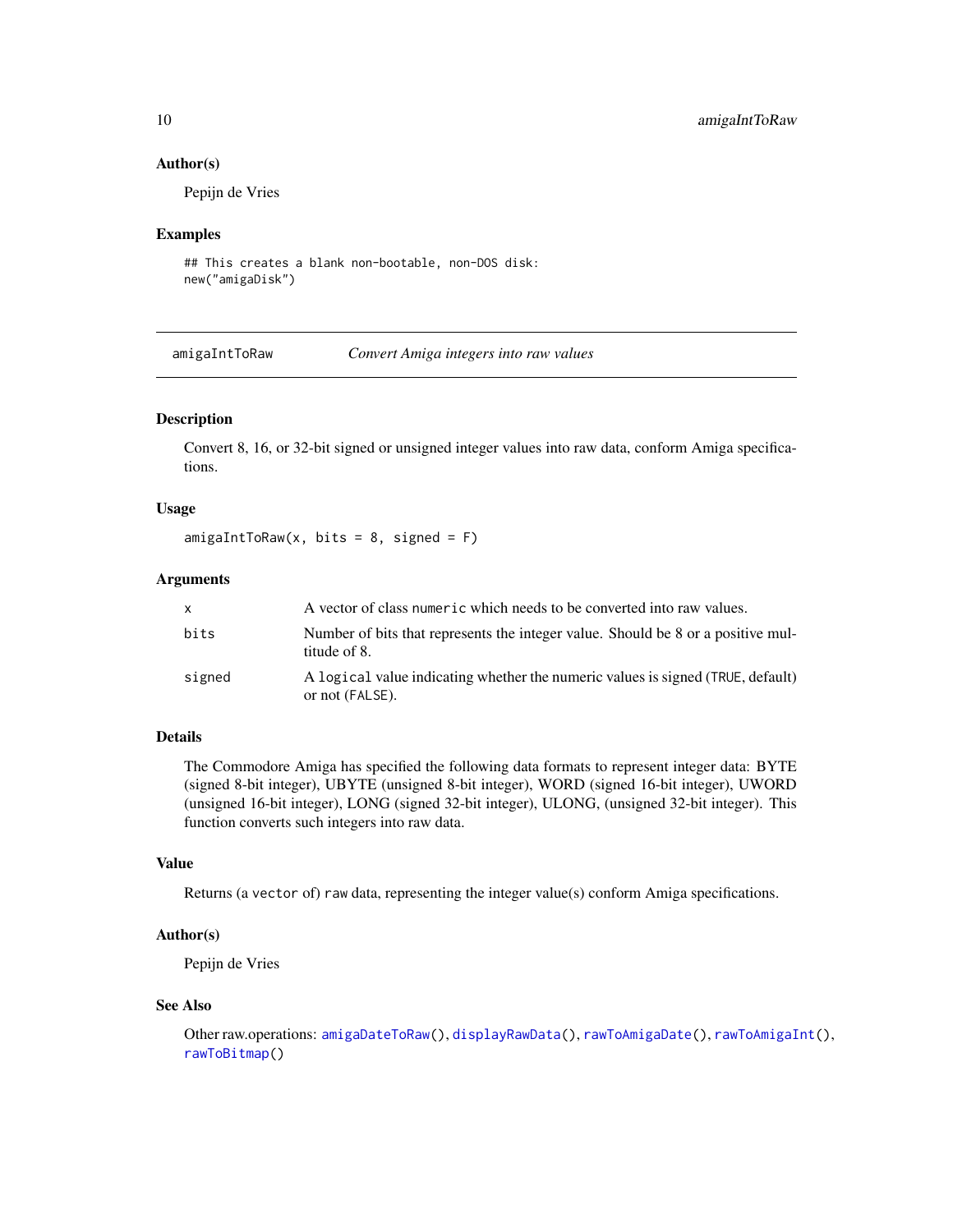# <span id="page-10-0"></span>blank.amigaDOSDisk 11

# Examples

```
## some unsigned 8-bit integers:
ubyte <- sample.int(255, 100, TRUE)
## The same values as raw data:
amigaIntToRaw(ubyte)
## some signed 8-bit integers:
byte <- sample.int(255, 100, TRUE) - 128
## The same values as raw data:
amigaIntToRaw(byte, signed = TRUE)
## some signed 16-bit integers:
word <- sample.int(2^16, 100, TRUE) - 2^15
## The same values as raw data:
amigaIntToRaw(word, 16, TRUE)
## note that 16-bit integers require
## twice as many raw values:
length(amigaIntToRaw(word, 16, TRUE))
length(amigaIntToRaw(byte, 8, TRUE))
```
<span id="page-10-1"></span>blank.amigaDOSDisk *Create blank disk with file system*

# Description

Create a virtual blank DOS formatted floppy disk with a file system on it.

#### Usage

```
## S4 method for signature 'character'
blank.amigaDOSDisk(
  diskname,
  disktype = c("DD", "HD"),
  filesystem = c("OFS", "FFS"),
  international = F,
  dir.cache = F,
  bootable = T,
  creation.date = Sys.time()
)
```
# **Arguments**

diskname A character string of the desired disk name. Disk name should be between 1 and 30 characters long, and should not contain any colon or forward slash characters.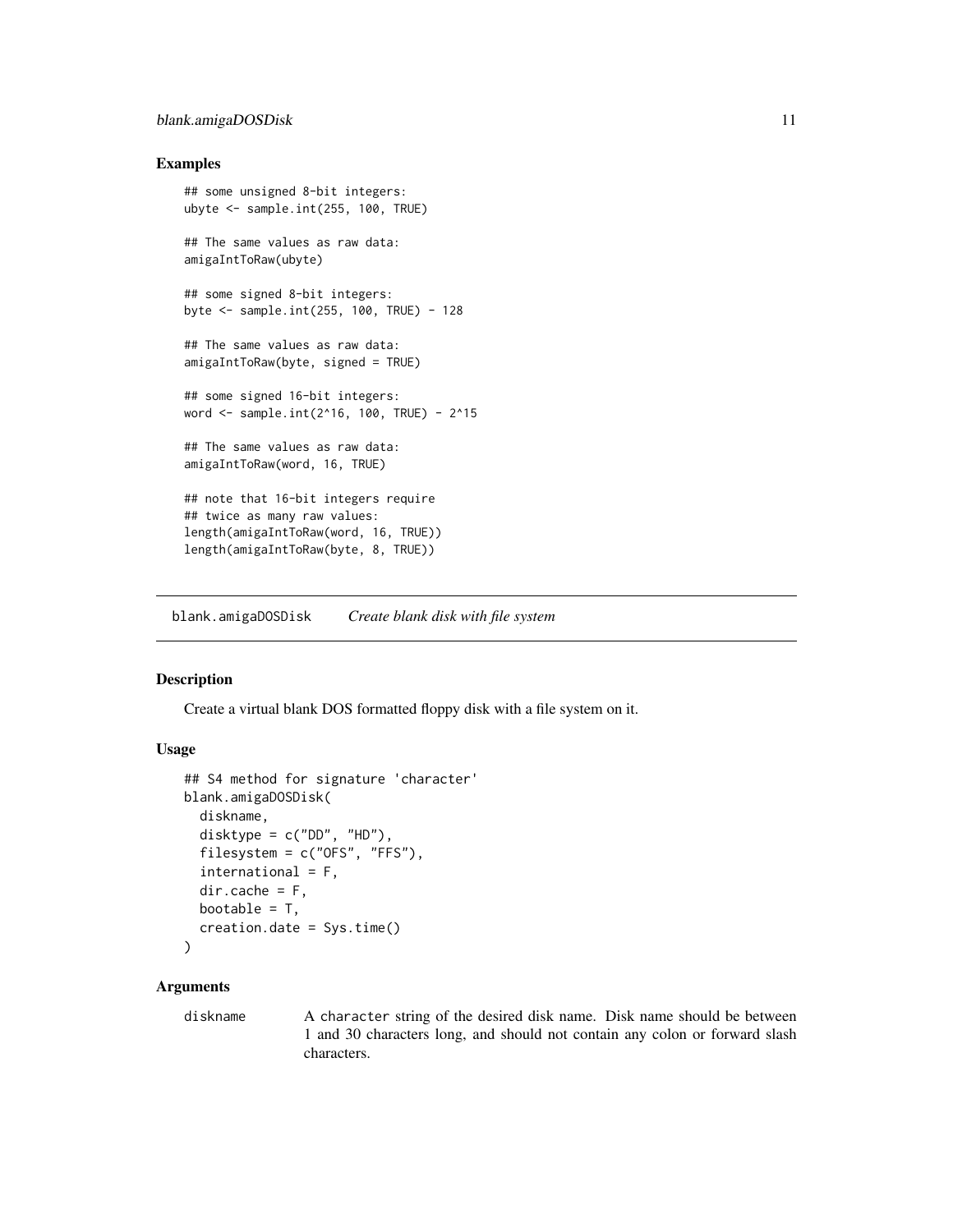<span id="page-11-0"></span>

| disktype      | Either "DD" (double density, most common and therefore default) or "HD" (high<br>denisity). The type of disk the blank disk should represent.                                                                                                                                                                                                                 |
|---------------|---------------------------------------------------------------------------------------------------------------------------------------------------------------------------------------------------------------------------------------------------------------------------------------------------------------------------------------------------------------|
| filesystem    | Either "OFS" (old file system) or "FFS" (fast file system). FFS is not compatible<br>with Amiga $OS < 2.0$ . On the original system, the FFS was slightly faster and<br>can requires less data for the file system. It is however less robust: on corrupt<br>disks, file recovery is more difficult.                                                          |
| international | The international mode was introduced in Amiga OS 2.0. In lower versions,<br>international characters were mistakenly not converted to uppercase when com-<br>paring file names. The international mode (set this argument to TRUE) corrects<br>this mistake. The international mode is not compatible with Amiga $OS < 2.0$ .                                |
| dir.cache     | The directory cache mode (set this argument to TRUE) was introduced with<br>Amiga OS 3.0 (and is not compatible with lower versions). On real machines<br>this allowed for slightly faster directory listing (but costs disk space). The direc-<br>tory cache mode is always used in combination with the 'international mode'.                               |
| bootable      | When this argument is set to TRUE. Minimal executable code is added to the<br>bootblock. This code will open the command line interface when the disk is<br>used to boot the system. In Amiga OS > 2.0, the 'Startup-Sequence' file needs to<br>be present for this, otherwise the screen will remain black on booting. See also<br>the boot.block.code data. |
| creation.date | A POSIXt object. Will be used and stored as the creation date of the virtual<br>disk. Note that the Amiga does not store the time zone and UTC is assumed as<br>default. The Amiga stores the date and time as positive integers, relative to 1st<br>of January in 1978. As a result, dates before that are not allowed.                                      |

# Details

Creates a blank [amigaDisk](#page-8-1) object. This method differs from the object constructor (new("amigaDisk")) because it also installs a file system on the disk. The blank disk can thus be used to write files onto, and is also usable in Amiga emulators. For use in emulators, the object needs to be saved with the [write.adf](#page-31-1) method.

# Value

Returns a blank [amigaDisk](#page-8-1) object with a file system installed on it.

#### Author(s)

Pepijn de Vries

# Examples

```
## Create a blank virtual disk compatible with
## Amiga OS 1.x and up (Note that spaces in file and
## disk names are allowed but not recommended):
disk.os1x <- blank.amigaDOSDisk(diskname = "I'm_OS_1.x_compatible",
                                disktype = "DD",
                                filesystem = "OFS",
                                international = FALSE,
                                dir.cache = FALSE,
```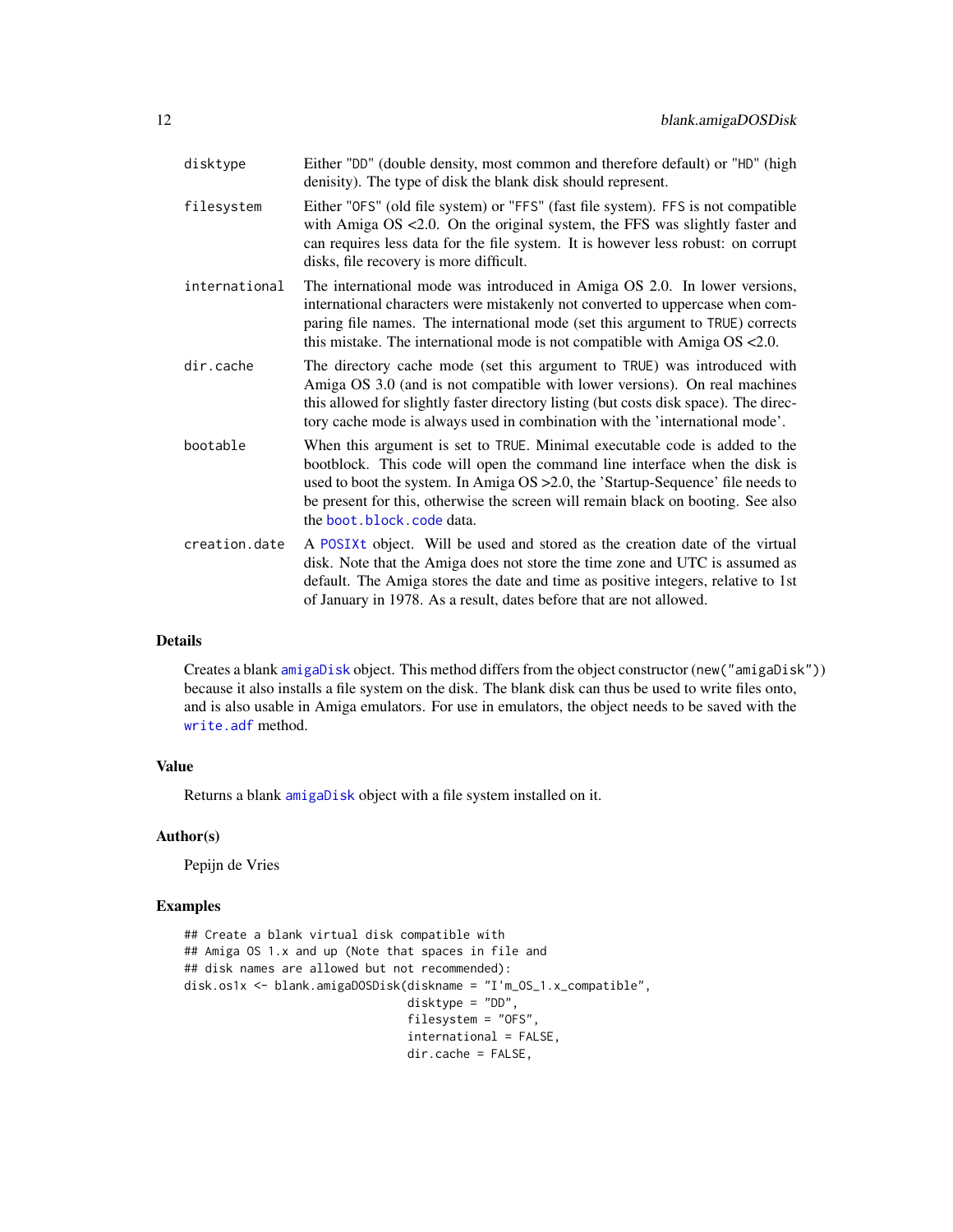```
## create a disk that is compatible with OS 2.x and up
## (no backward compatibility):
disk.os2x <- blank.amigaDOSDisk(diskname = "I'm_OS_2.x_compatible",
                                disktype = "DD",
                                filesystem = "FFS",
                                international = TRUE,
                                dir.cache = FALSE,
                                bootable = TRUE)
## create a disk that is compatible with OS 3.x and up
## (no backward compatibility):
disk.os3x <- blank.amigaDOSDisk(diskname = "I'm_OS_3.x_compatible",
                                disktype = "DD",
                                filesystem = "FFS"
                                international = TRUE,
                                dir.cache = TRUE,
                                bootable = TRUE)
```
bootable = TRUE)

<span id="page-12-1"></span>boot.block.code *Minimal executable code for a bootblock*

#### Description

A minimal piece of code required to boot to a command line interface on a Commodore Amiga.

#### Format

A data frame with two columns. The first column contains the assembled code (as raw data). The second column contains the corresponding Motorola 68000 (the main CPU of the original Commodore Amiga) assembly syntax.

# Details

The first two blocks ([amigaDisk](#page-8-1)) are special and are called the boot block. This block should contain information on the type of disk and possibly some executable code that will be run at boot time. This data. frame contains some minimal executable code that will start the Amiga command line interface. On Amiga  $OS = 2.0$  the screen will stay black unless a startup-sequence file is present on the disk.

The original code is from Thomas Kessler as published by Laurent Clévy ([http://lclevy.free.](http://lclevy.free.fr/adflib/adf_info.html) [fr/adflib/adf\\_info.html](http://lclevy.free.fr/adflib/adf_info.html)).

#### Examples

data("boot.block.code")

## To create a basic boot block for a DD disk: bblock <- new("amigaBlock", data =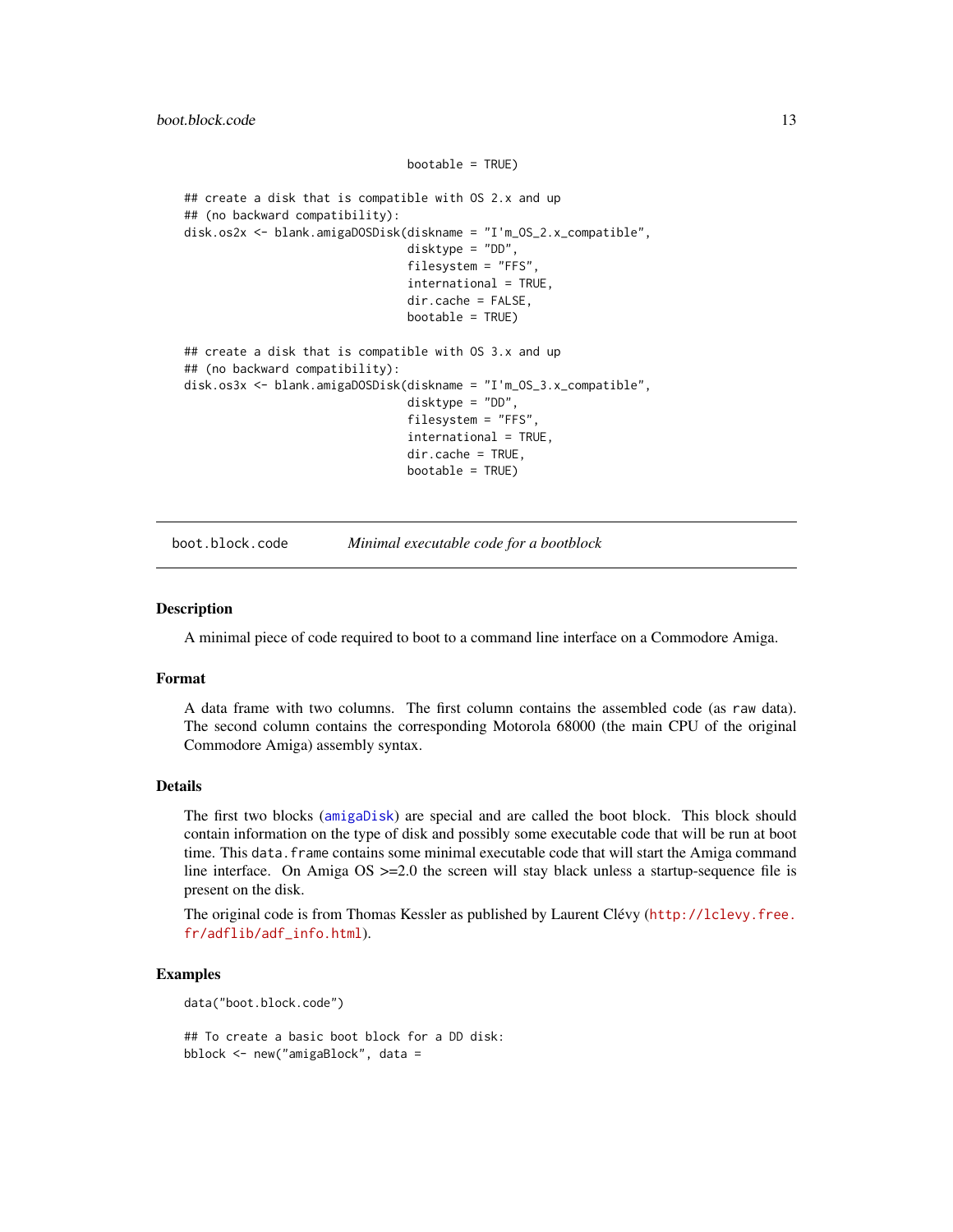```
c(as.raw(c(0x44, 0x4F, 0x53, 0x00, 0xE3, 0x3D, 0x0E, 0x73,
 0x00, 0x00, 0x03, 0x70)), unlist(boot.block.code$assembled),
 raw(419))
)
## The raw data preceding the executable code are
## a label, flags and a checksum.
```
<span id="page-13-1"></span>current.adf.dir *Get or set the current directory of an amigaDisk object*

#### Description

Get or set the current directory of an [amigaDisk](#page-8-1) object.

#### Usage

```
## S4 method for signature 'amigaDisk'
current.adf.dir(x)
```

```
## S4 replacement method for signature 'amigaDisk,character'
current.adf.dir(x) <- value
```
#### Arguments

|       | An amigabisk object for which the current directory needs to be obtained or<br>changed.                                                |
|-------|----------------------------------------------------------------------------------------------------------------------------------------|
| value | A character representation of the path, that needs to be set as current directory.<br>Use Amiga DOS syntax as specified in the details |

# Details

By default the disk's root is stored as the current directory for a new [amigaDisk](#page-8-1) object. With this method, the current directory can be retrieved or changed.

For this purpose the path should be specified conform Amiga DOS syntax. Use the disk's name or "DF0" followed by a colon in order to refer to the disk's root. Subdirectories are separated by forward slashes ("/"). Colons and forward slashes are not allowed in file and directory names. Both upper and lowercase letters are allowed in file and directory names. The case is ignored when identifying files however. This packages will NOT follow the Amiga's full search path ([https://wiki.](https://wiki.amigaos.net/wiki/AmigaOS_Manual:_AmigaDOS_Working_With_AmigaDOS#Search_Path) [amigaos.net/wiki/AmigaOS\\_Manual:\\_AmigaDOS\\_Working\\_With\\_AmigaDOS#Search\\_Path](https://wiki.amigaos.net/wiki/AmigaOS_Manual:_AmigaDOS_Working_With_AmigaDOS#Search_Path)).

# Value

Returns a character representation of the current directory.

# Author(s)

Pepijn de Vries

<span id="page-13-0"></span>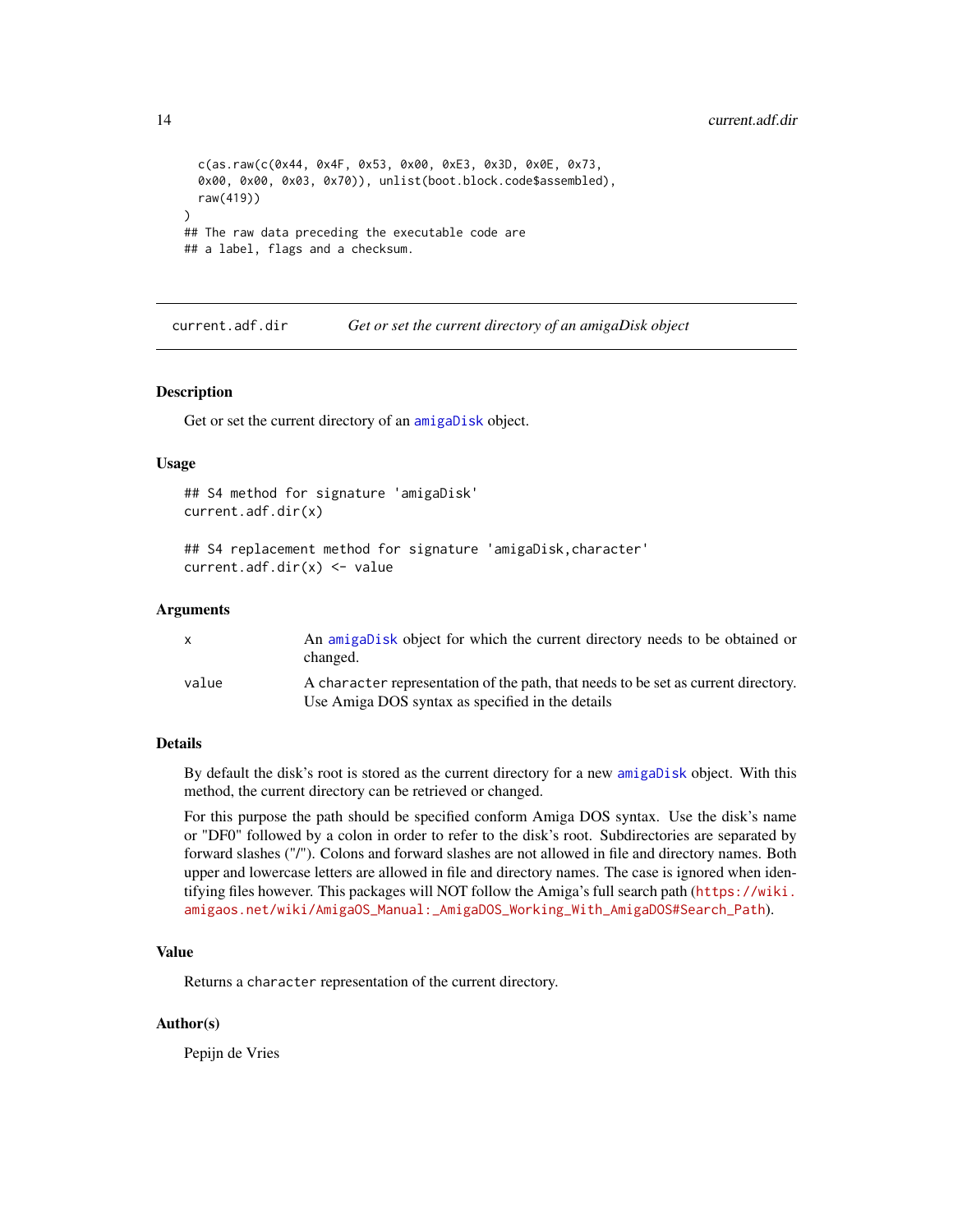#### <span id="page-14-0"></span>dir.create.adf 15

# Examples

data(adf.example)

```
## by default the current dir is the
## disk's root. The disk name is
## therefore shown when running
## current.adf.dir for the provided
## example data:
current.adf.dir(adf.example)
## change the current dir:
current.adf.dir(adf.example) <- "DF0:this/is/a/deep/path"
## confirm that it has changed:
current.adf.dir(adf.example)
## let's set it back to the disk's root:
current.adf.dir(adf.example) <- "DF0:"
```
dir.create.adf *Create a directory on an amigaDisk object*

#### Description

Create a directory on a virtual Amiga floppy disk represented by an [amigaDisk](#page-8-1) object.

#### Usage

```
## S4 method for signature 'amigaDisk, character, missing, missing'
dir.create.adf(x, path, date, comment)
```
## S4 method for signature 'amigaDisk,character,POSIXt,missing' dir.create.adf(x, path, date, comment)

## S4 method for signature 'amigaDisk, character, POSIXt, character' dir.create.adf(x, path, date, comment)

# Arguments

| x       | An amigaDisk on which the directory should be created.                                                                                                                                                                                                                                                   |
|---------|----------------------------------------------------------------------------------------------------------------------------------------------------------------------------------------------------------------------------------------------------------------------------------------------------------|
| path    | Specify the directory that should be created on x. You can specify the full path<br>on the virtual disk conform Amiga DOS syntax (see current. adf. dir details).<br>When no full path is specified the new directory will be created in the current<br>directory. Note that wild cards are not allowed. |
| date    | A POSIXt object that will be used as the directory modification date. When<br>missing the system time will used.                                                                                                                                                                                         |
| comment | An optional character string that will be included in the directory header as a<br>comment. Should not be longer than 79 characters.                                                                                                                                                                     |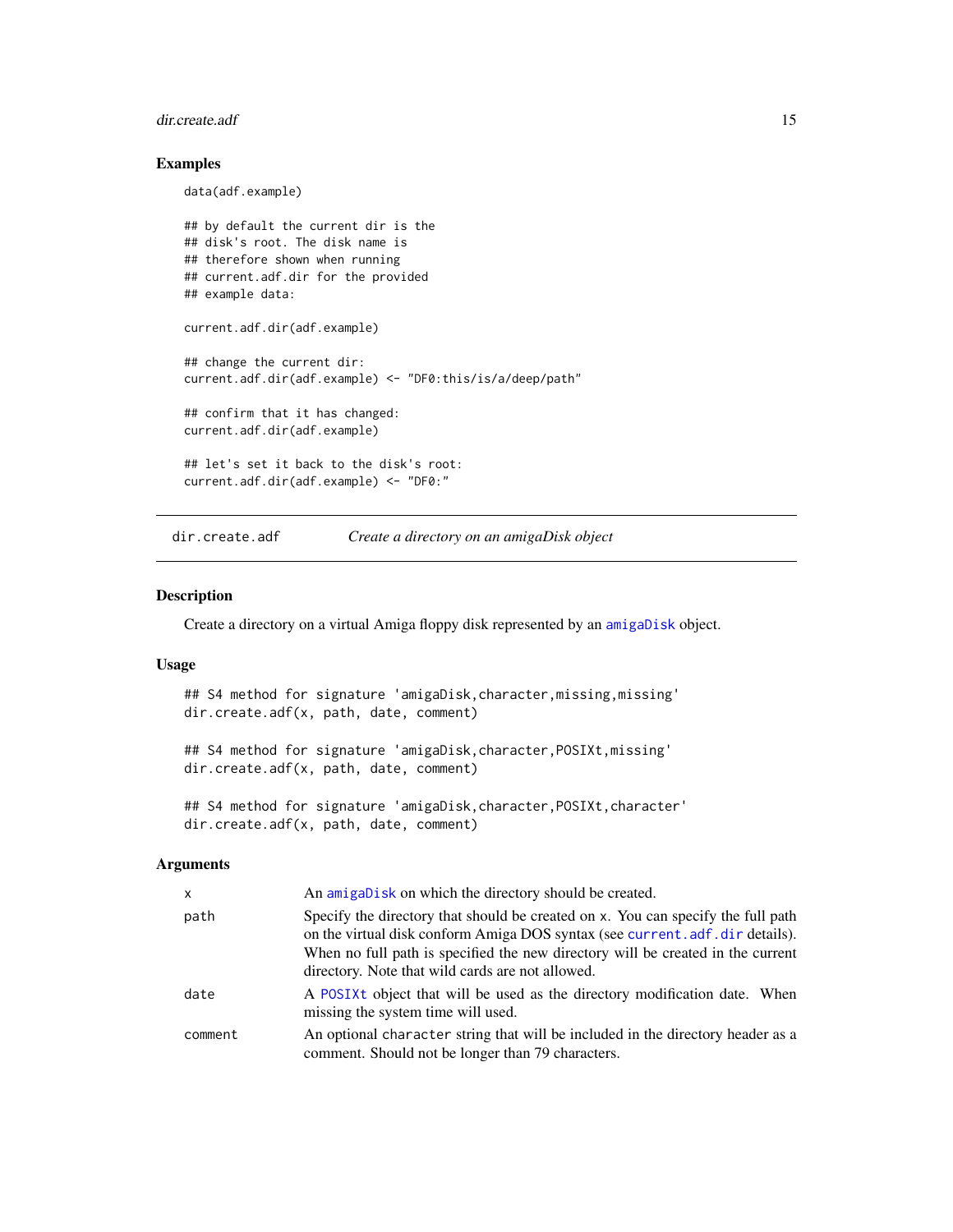# <span id="page-15-0"></span>Details

Create a directory on a virtual Amiga floppy disk represented by an [amigaDisk](#page-8-1) object. Make sure that the virtual disk is DOS formatted.

# Value

Returns an [amigaDisk](#page-8-1) object on which the directory is created.

#### Author(s)

Pepijn de Vries

# Examples

```
## Not run:
## create a blank DOS disk:
blank.disk <- blank.amigaDOSDisk("blank", "DD", "FFS", TRUE, FALSE, FALSE)
## creating a new directory on the blank disk is easy:
blank.disk <- dir.create.adf(blank.disk, "new_dir")
## in the line above, the directory is placed in the
## current directory (the root in this case). Directories
## can also be created by specifying the full path:
blank.disk <- dir.create.adf(blank.disk, "DF0:new_dir/sub_dir")
## check whether we succeeded:
list.adf.files(blank.disk)
## we can even make it the current dir:
current.adf.dir(blank.disk) <- "DF0:new_dir/sub_dir"
## End(Not run)
```
<span id="page-15-1"></span>displayRawData *Display raw data in a comprehensive way*

# Description

Cat raw data to the sink in columns with ASCII code

#### Usage

```
displayRawData(x, ncol = 4, col.wid = 4, address.len = 3, hex.upper = T)
```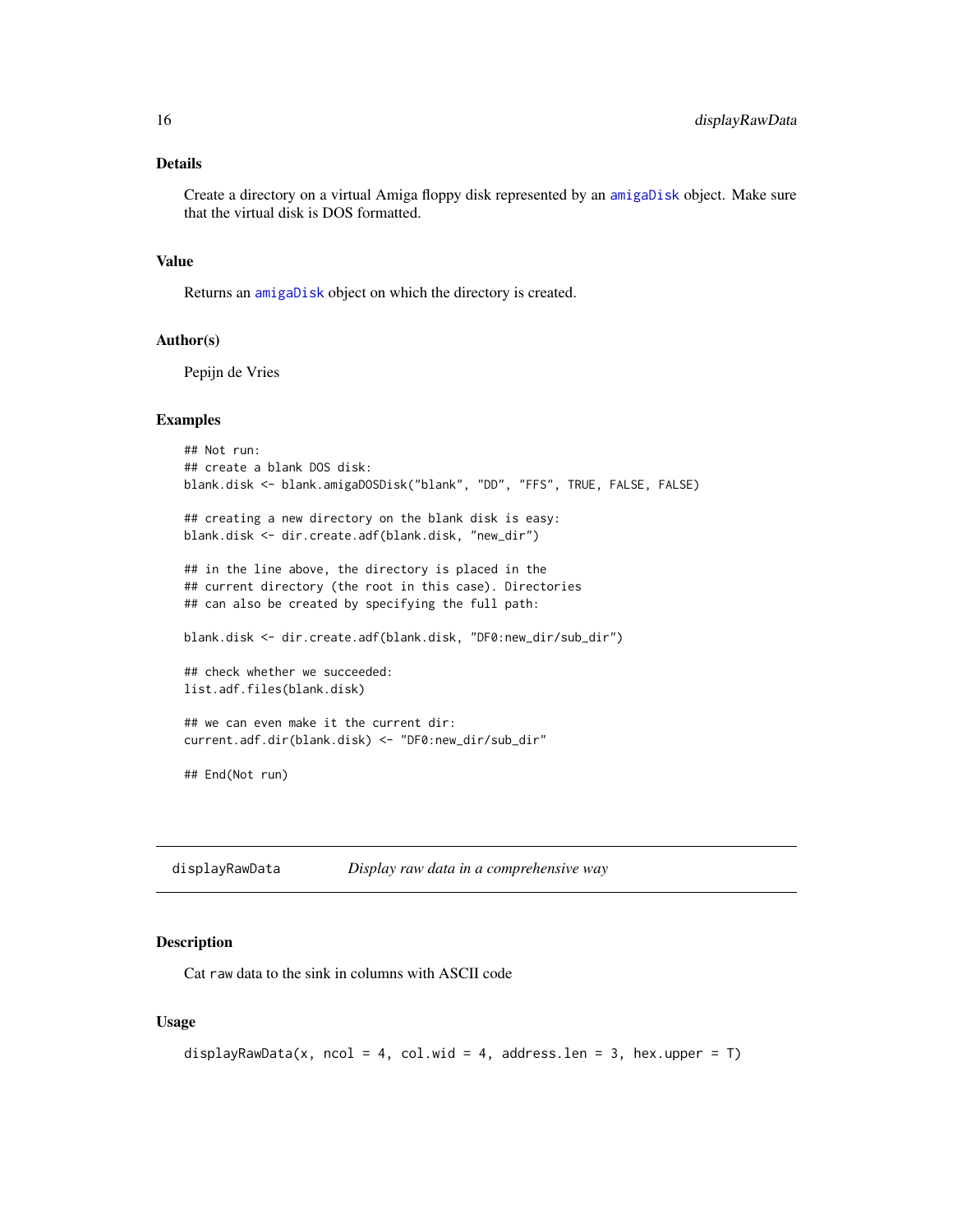#### <span id="page-16-0"></span>get.adf.file 17

#### Arguments

| x           | A vector of class raw to be displayed.                                                                                     |
|-------------|----------------------------------------------------------------------------------------------------------------------------|
| ncol        | Number of columns of hexadecimal code to display.                                                                          |
| col.wid     | Width of each column (in bytes) to display.                                                                                |
| address.len | Length of the hexadecimal address (in number of hexadecimal digits) to display.                                            |
| hex.upper   | logical value, to specify whether hexadecimals should be displayed in upper-<br>case (TRUE, default) or lowercase (FALSE). |

# Details

As binary data is hard to decipher this function will cat raw data as hexadecimal code in columns, together with the relative (hexadecimal) address of the data and an ASCII translation of the data. Hexadecimals are shown in space separated columns for improved readability. Special characters are replaced by dots in the ASCII representation.

Raw data is padded with zeros at the end to fill remaining columns...

# Value

The character string send to the sink is also returned by the function.

#### Author(s)

Pepijn de Vries

# See Also

Other raw.operations: [amigaDateToRaw\(](#page-7-1)), [amigaIntToRaw\(](#page-9-1)), [rawToAmigaDate\(](#page-25-1)), [rawToAmigaInt\(](#page-26-1)), [rawToBitmap\(](#page-28-1))

# Examples

```
## Display some raw random data:
displayRawData(as.raw(sample.int(100)))
```

```
## Display the full ASCII table:
displayRawData(as.raw(0:255))
```
get.adf.file *Get a file from an amigaDisk object*

# Description

Get files stored on virtual [amigaDisk](#page-8-1)s as raw data or copy as file.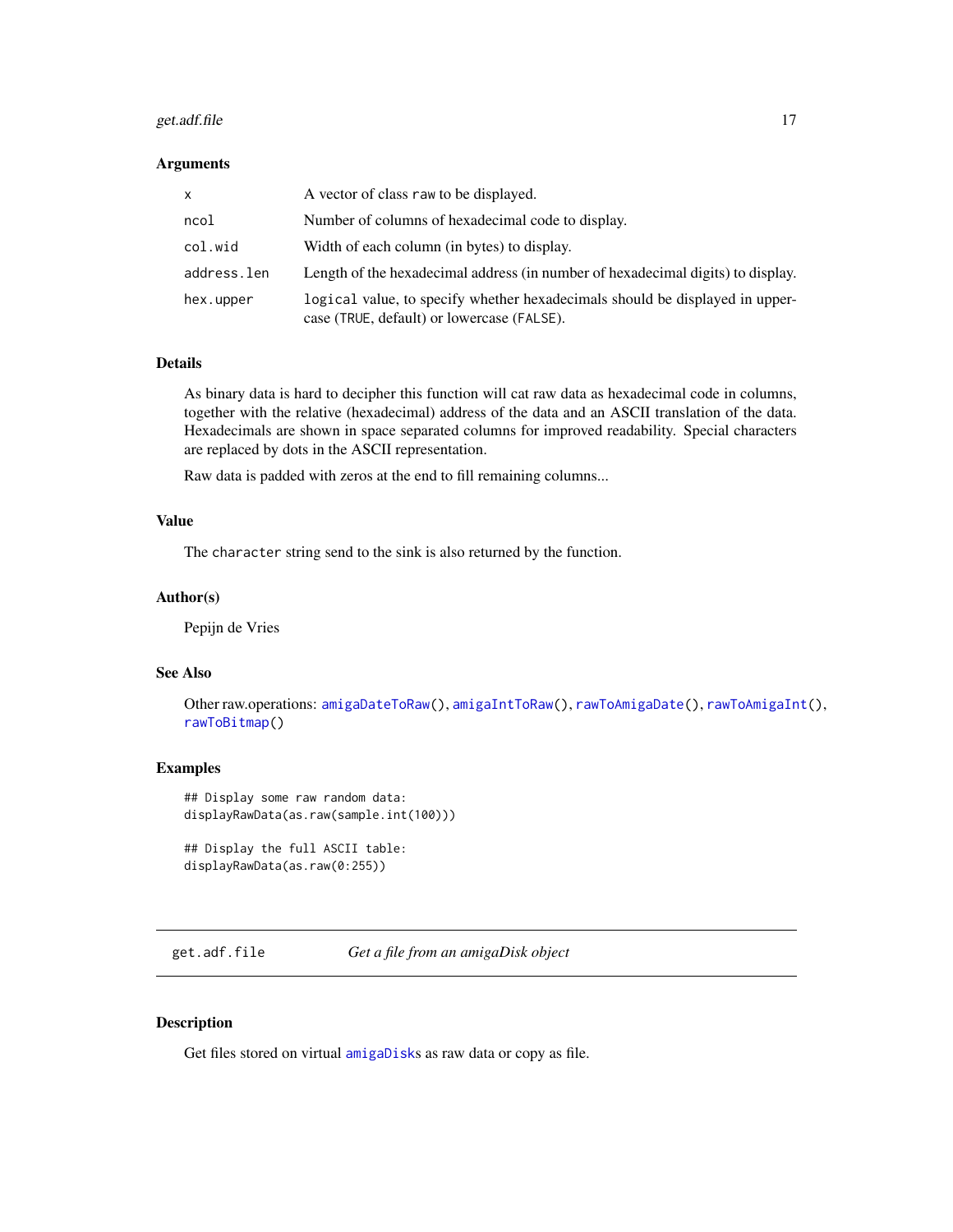#### Usage

```
## S4 method for signature 'amigaDisk, character, missing'
get.adf.file(x, source, destination)
## S4 method for signature 'amigaDisk, character, character'
get.adf.file(x, source, destination)
## S4 method for signature 'amigaDisk,character,ANY'
get.adf.file(x, source, destination)
```
# Arguments

| X           | An amigabisk object from which a file needs to be extracted.                                                                                                                       |
|-------------|------------------------------------------------------------------------------------------------------------------------------------------------------------------------------------|
| source      | Specify the source file's path on the amigabisk object, conform Amiga specs.<br>See current. adf. dir for details on these specs.                                                  |
| destination | either a file name or a file connection, that allows writing binary data (see e.g.,<br>file or url). When the destination is missing, the file content is returned as<br>raw data. |

# Details

Amiga DOS formatted disks can store any kind of file (as long as the disk's capacity allows it). Use this method to extract such files embedded in an Amiga Disk File (ADF) as raw data or copy to a file on your system.

#### Value

Returns a vector of raw data when the argument destination is missing. Otherwise returns nothing.

# Author(s)

Pepijn de Vries

#### Examples

data(adf.example)

```
## Not run:
## get the file "Startup-Sequence" from the virtual
## example disk and save as a text file in the
## current working directory:
get.adf.file(adf.example, "DF0:S/Startup-Sequence", "startup.txt")
## End(Not run)
## get the same file as raw data
## by omitting the destination:
startup <- get.adf.file(adf.example, "DF0:S/Startup-Sequence")
```
<span id="page-17-0"></span>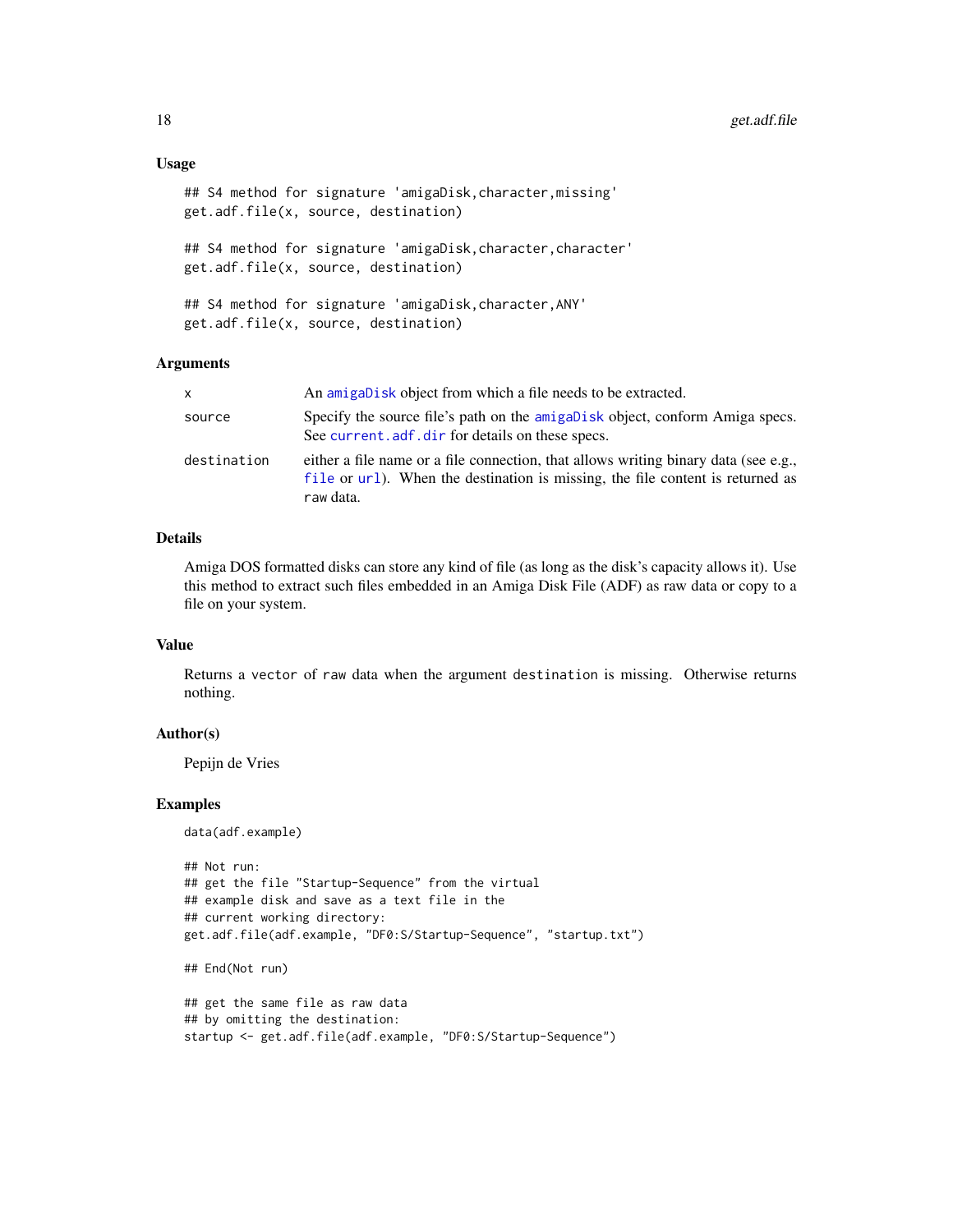# <span id="page-18-0"></span>get.blockID 19

```
## Look, it's a text file:
cat(rawToChar(startup))
if (requireNamespace("ProTrackR", quietly = TRUE)) {
 ## look there is a typical ProTracker module on
 ## the example disk. You can load it like this:
 ## get the file from the virtual disk
 ## as raw data
 mod.raw <- get.adf.file(adf.example, "DF0:mods/mod.intro")
 ## open a raw connection with the
 ## newly imported raw data
 con <- rawConnection(mod.raw, "rb")
 ## and read it as a ProTracker module
 mod <- ProTrackR::read.module(con)
 close(con)
 ## plot the first sample from the module:
 plot(ProTrackR::waveform(ProTrackR::PTSample(mod, 1)),
      type = "1", ylab = "amplitude")
} else {
 cat("You need to install and load the\nProTrackR package for this part of the example.")
}
```
<span id="page-18-1"></span>get.blockID *Get the block ID from the physical location on the disk*

# Description

Get the block identifier based on the physical location on a disk (side, cylinder and sector) and the disk type.

# Usage

```
## S4 method for signature 'character, numeric, numeric, numeric'
get.blockID(disktype, sector, side, cylinder)
```
# Arguments

| for high density disks.                                                                                            |  |
|--------------------------------------------------------------------------------------------------------------------|--|
| numeric identifier for the sector on the disk, ranging from 0 up to 10 (DD disks)<br>sector<br>or $21$ (HD disks). |  |
| side<br>numeric identifier for the side of the disk $(0 \text{ or } 1)$ .                                          |  |
| numeric identifier for the cylinder on the disk, ranging from 0 up to $79$ .<br>cylinder                           |  |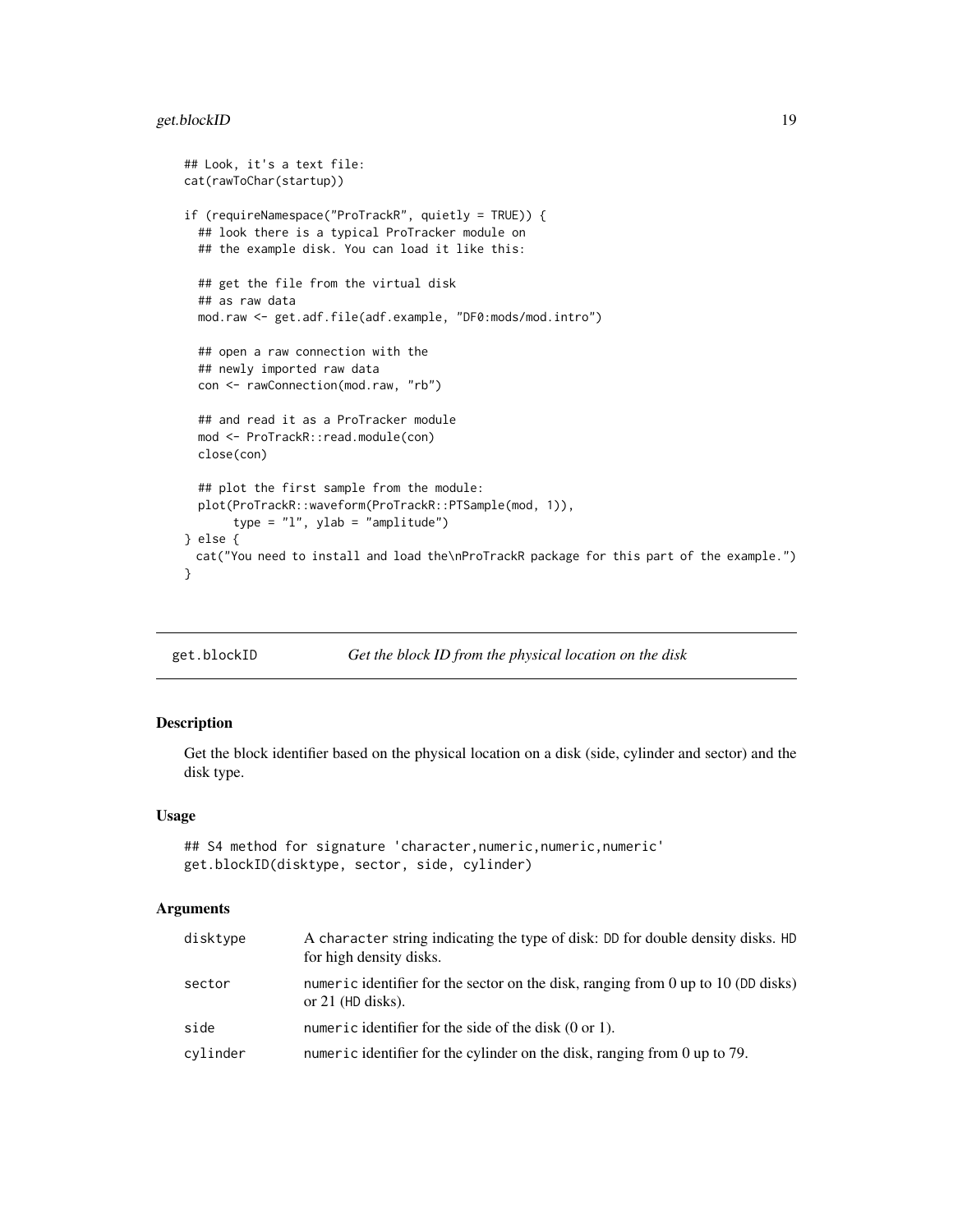# Details

Data on Amiga floppy disks are stored as 512 byte blocks. These blocks are physically stored on a specific cylinder and side at a specific sector. This method returns the block identifier based on the physical location on the disk. The inverse of this function is achieved with the [get.diskLocation](#page-19-1) method.

Note that all identifiers (or indices) have a base at zero, for consitency with Amiga specifications and documentation, opposed to the base of one used in R.

#### Value

Returns the numeric identifier for the corresponding block.

#### Author(s)

Pepijn de Vries

# See Also

Other block.operations: [amigaBlock-method](#page-6-1), [get.diskLocation\(](#page-19-1))

# Examples

```
## Get the block identifier for sectors 0 up to 3 combined with
## cylinders 0 up to 3 on side 0 of the disk:
get.blockID(disktype = "DD",
           sector = 0:3,side = 0,cylinder = 0:3
```
<span id="page-19-1"></span>get.diskLocation *Get the physical location on the disk for a specific block*

# Description

Get the side, cylinder and sector on a disk, based on disk type and block id.

# Usage

```
## S4 method for signature 'character,numeric'
get.diskLocation(disktype, block)
```
#### Arguments

| disktype | A character string indicating the type of disk: DD for double density disks. HD<br>for high density disks.                                                                                                                                                     |
|----------|----------------------------------------------------------------------------------------------------------------------------------------------------------------------------------------------------------------------------------------------------------------|
| block    | numeric identifier of a block. Whole numbers ranging from 0 up to $1759$ (for<br>DD disks) or 3519 (for HD disks). Note that the base index is zero (for consi-<br>tency with Amiga specifications and documentation) opposed to the base of one<br>used in R. |

<span id="page-19-0"></span>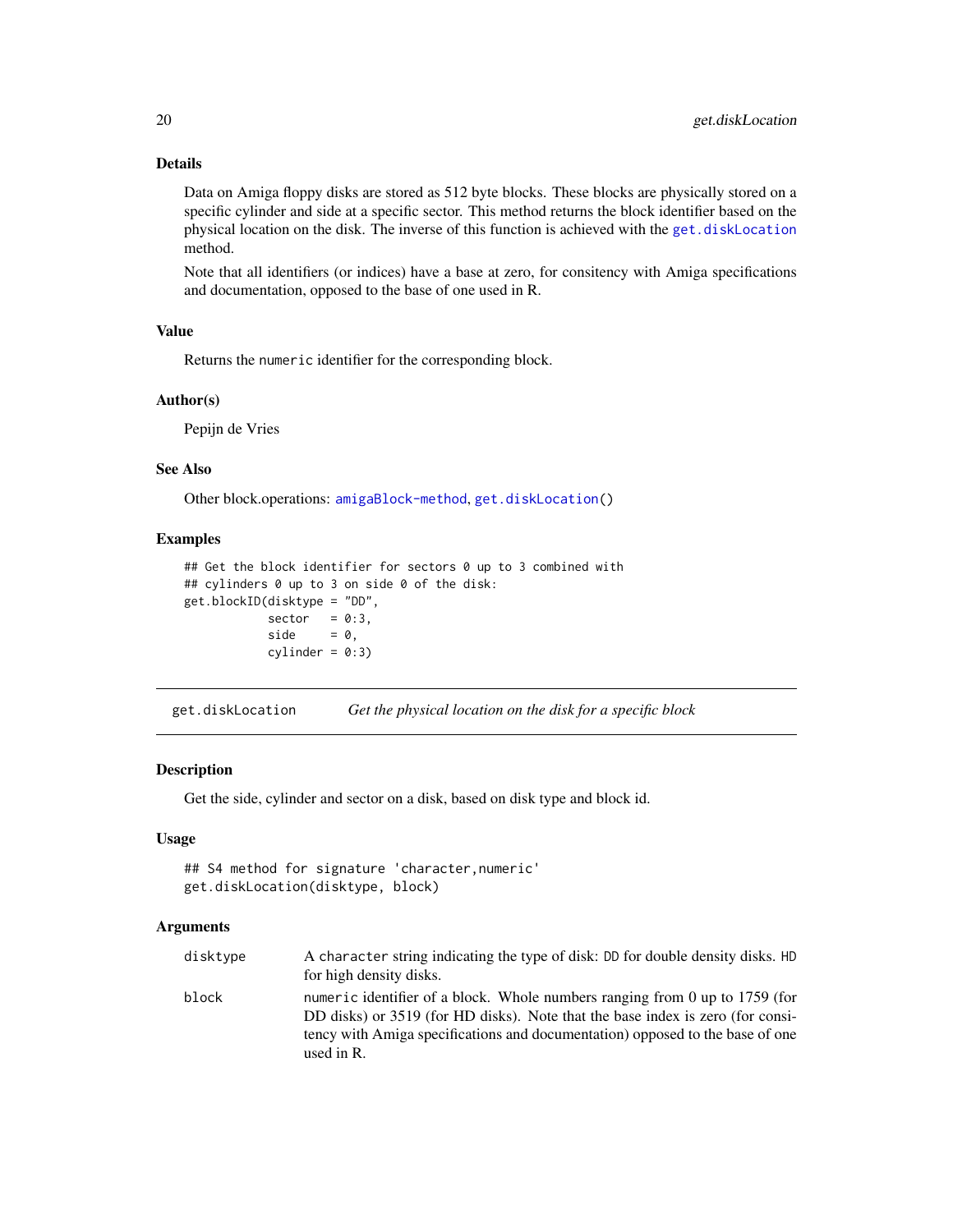# <span id="page-20-0"></span>is.amigaDOS 21

# Details

Data on Amiga floppy disks are stored as 512 byte blocks. These blocks are physically stored on a specific cylinder and side at a specific sector. This method returns the identifiers for the physical location based on the block identifier. The inverse of this function is achieved with the [get.blockID](#page-18-1) method.

# Value

Returns a list with corresponding sector, side and cylinder identifiers (numeric).

#### Author(s)

Pepijn de Vries

# See Also

Other block.operations: [amigaBlock-method](#page-6-1), [get.blockID\(](#page-18-1))

# Examples

```
## get the physical location of the first 20 blocks on a DD disk
## and arrange as a data.frame:
as.data.frame(get.diskLocation("DD", 0:19))
```
<span id="page-20-1"></span>is.amigaDOS *Check if amigaDisk object is DOS formatted*

# Description

This method checks if there is a DOS file structure is present on the [amigaDisk](#page-8-1) object.

#### Usage

```
## S4 method for signature 'amigaDisk'
is.amigaDOS(x)
```
# Arguments

x An [amigaDisk](#page-8-1) object for which the check should be performed.

# Details

Not all Amiga Disk Files have a DOS file structure on them. This function checks if there is.

#### Value

Returns a logical value, indicating whether the disk is DOS formatted. When it is not, the attributes to the returned value will contain information as to why the disk is not DOS compatible.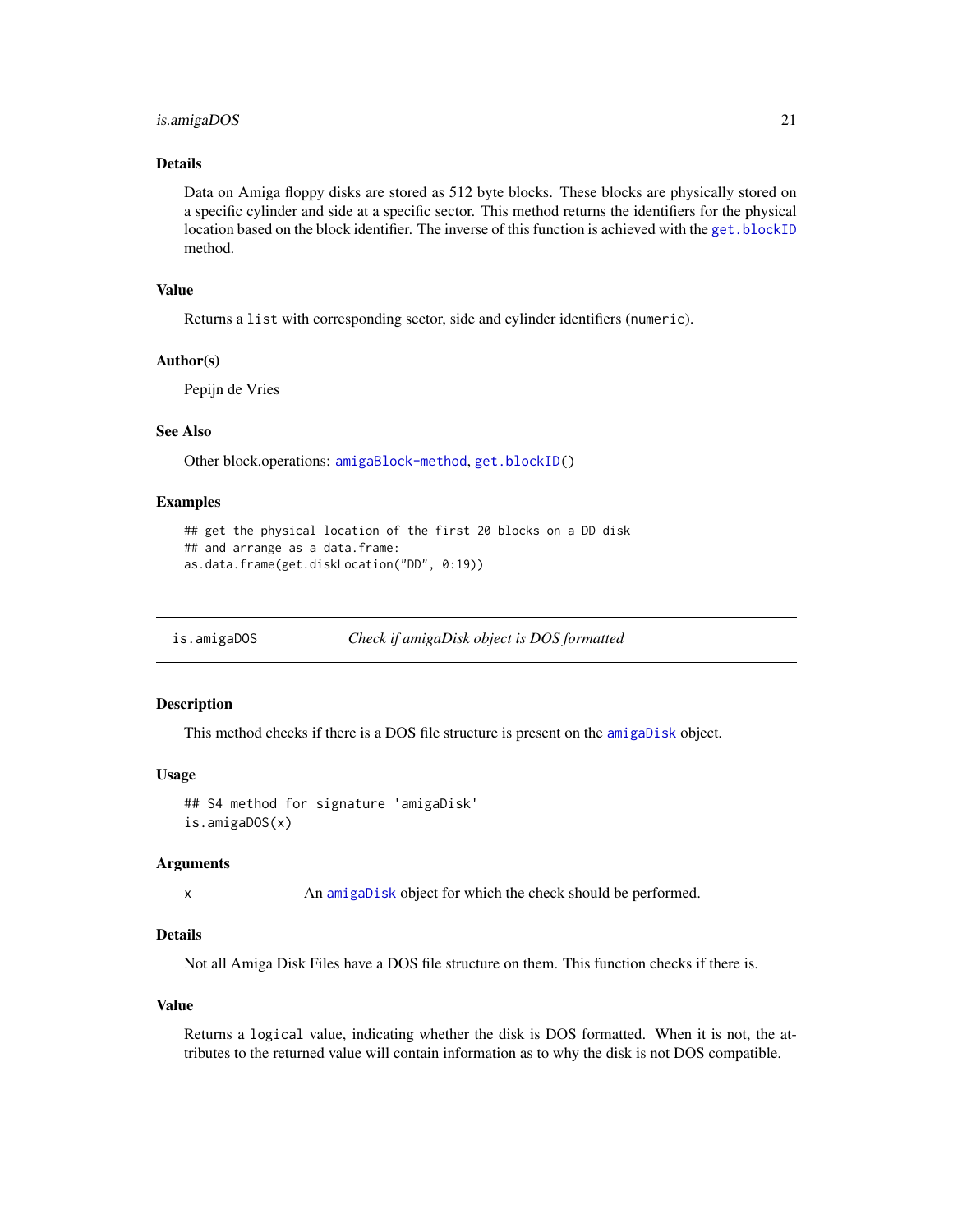#### Author(s)

Pepijn de Vries

# Examples

```
data(adf.example)
## let's check if the example amigaDisk object
## is DOS formatted:
```
is.amigaDOS(adf.example)

## it apparently is

is.bootable *Check if amigaDisk object is bootable*

#### Description

This function checks if the [amigaDisk](#page-8-1) object represents a bootable disk.

#### Usage

## S4 method for signature 'amigaDisk' is.bootable(x)

#### Arguments

x An [amigaDisk](#page-8-1) object for which the check should be performed.

# Details

The first two [amigaBlock-class](#page-5-2) objects on a disk are special and are called the boot block. The boot block will determine whether an Amiga can boot from the disk.

This function will determine whether the Amiga would attempt to execute the machine code present on the boot block. It will not check whether it would be successful at that, as that would require emulation of the Commodore Amiga system.

# Value

Returns a logical value, indicating whether the disk is bootable.

# Author(s)

Pepijn de Vries

<span id="page-21-0"></span>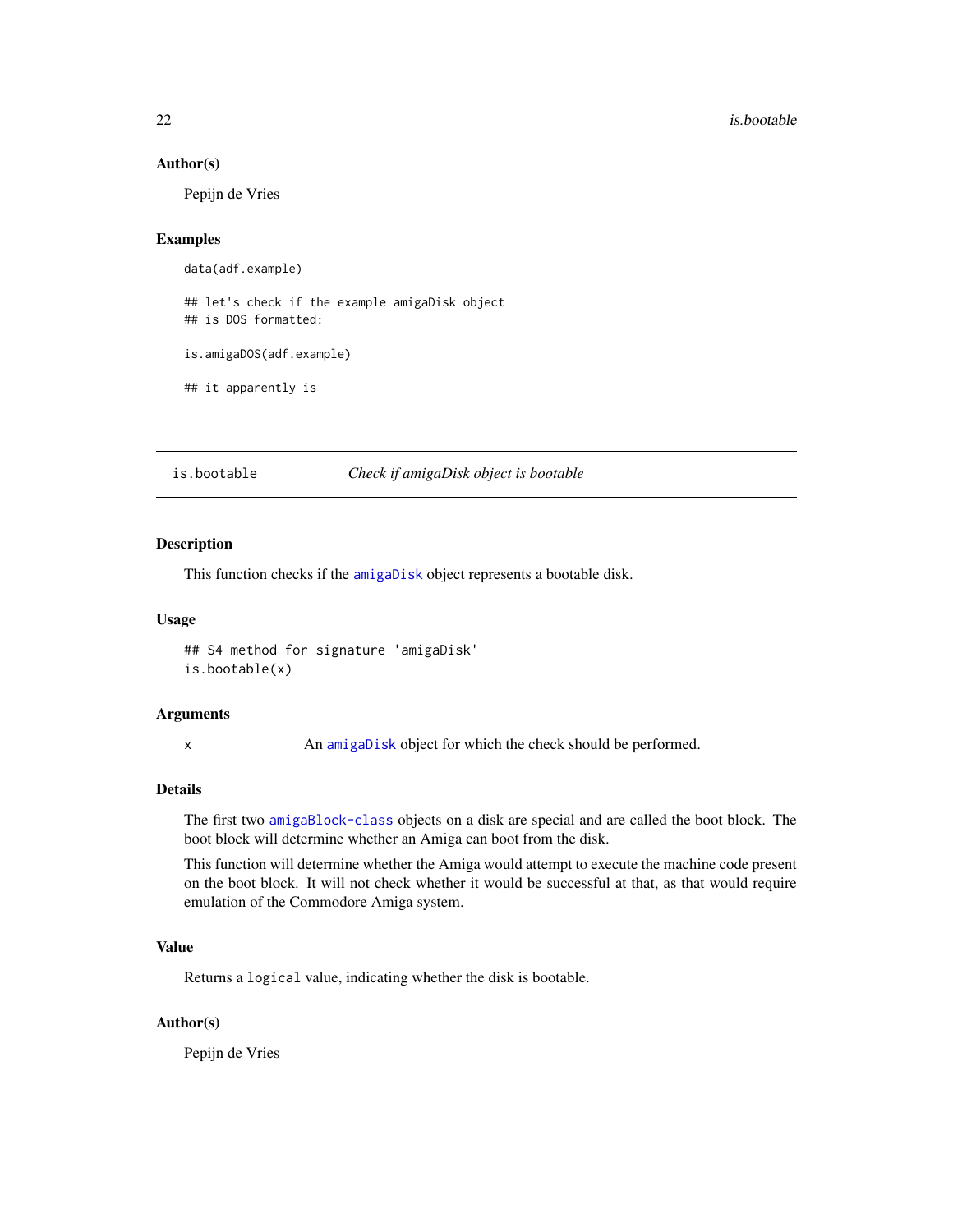#### <span id="page-22-0"></span>list.adf.files 23

# Examples

data(adf.example) ## let's check if the example amigaDisk object ## is bootable: is.bootable(adf.example) ## it apparently is

list.adf.files *List files in an amigaDisk directory*

#### Description

Get a list of files in a specific directory on a virtual [amigaDisk](#page-8-1).

# Usage

## S4 method for signature 'amigaDisk,missing' list.adf.files(x, path)

## S4 method for signature 'amigaDisk,character' list.adf.files(x, path)

# Arguments

|      | An amigabisk object for which the files should be listed.                      |
|------|--------------------------------------------------------------------------------|
| path | Specify the path on the amigabisk object, conform Amiga specs, for which files |
|      | should be listed. See current. adf. dir for details on these specs.            |

# Details

As an analogue of [list.files](#page-0-0), this method list files in a specific directory. But in this case the files are located on a virtual floppy disk represented by the [amigaDisk](#page-8-1) object. This works only for DOS-formatted ([is.amigaDOS](#page-20-1)) virtual disks.

# Value

Returns a vector of characters listing the files in the specified directory on the virtual disk.

# Author(s)

Pepijn de Vries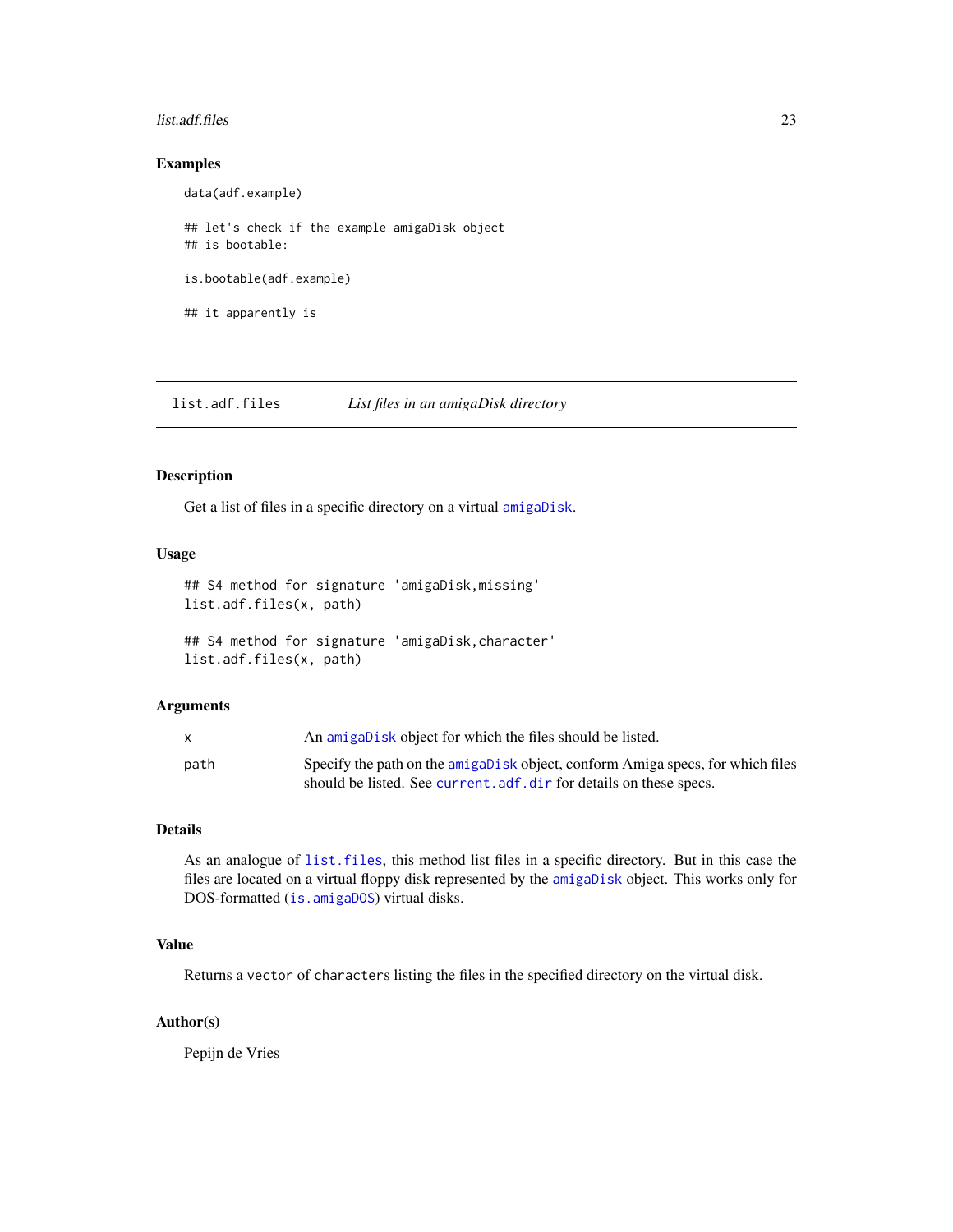# Examples

```
data(adf.example)
```

```
## show all files in the root of the example
## disk file:
list.adf.files(adf.example)
## you can also list the files in a specified
## directory:
list.adf.files(adf.example, "DF0:mods")
## For the same path, only now specified
## relatively to the current directory:
list.adf.files(adf.example, "mods")
```
# print *Print Amiga Disk File objects*

# Description

A method to print Amiga Disk File S4 class objects to the sink.

#### Usage

```
## S4 method for signature 'amigaDisk'
print(x, \ldots)
```

```
## S4 method for signature 'amigaBlock'
print(x, \ldots)
```
#### Arguments

| X        | Either a amigaDisk or amigaBlock object.          |
|----------|---------------------------------------------------|
| $\cdots$ | further arguments passed to or from other methods |

# Value

Returns nothing (NULL).

# Author(s)

Pepijn de Vries

# Examples

data(adf.example)

print(adf.example)

<span id="page-23-0"></span>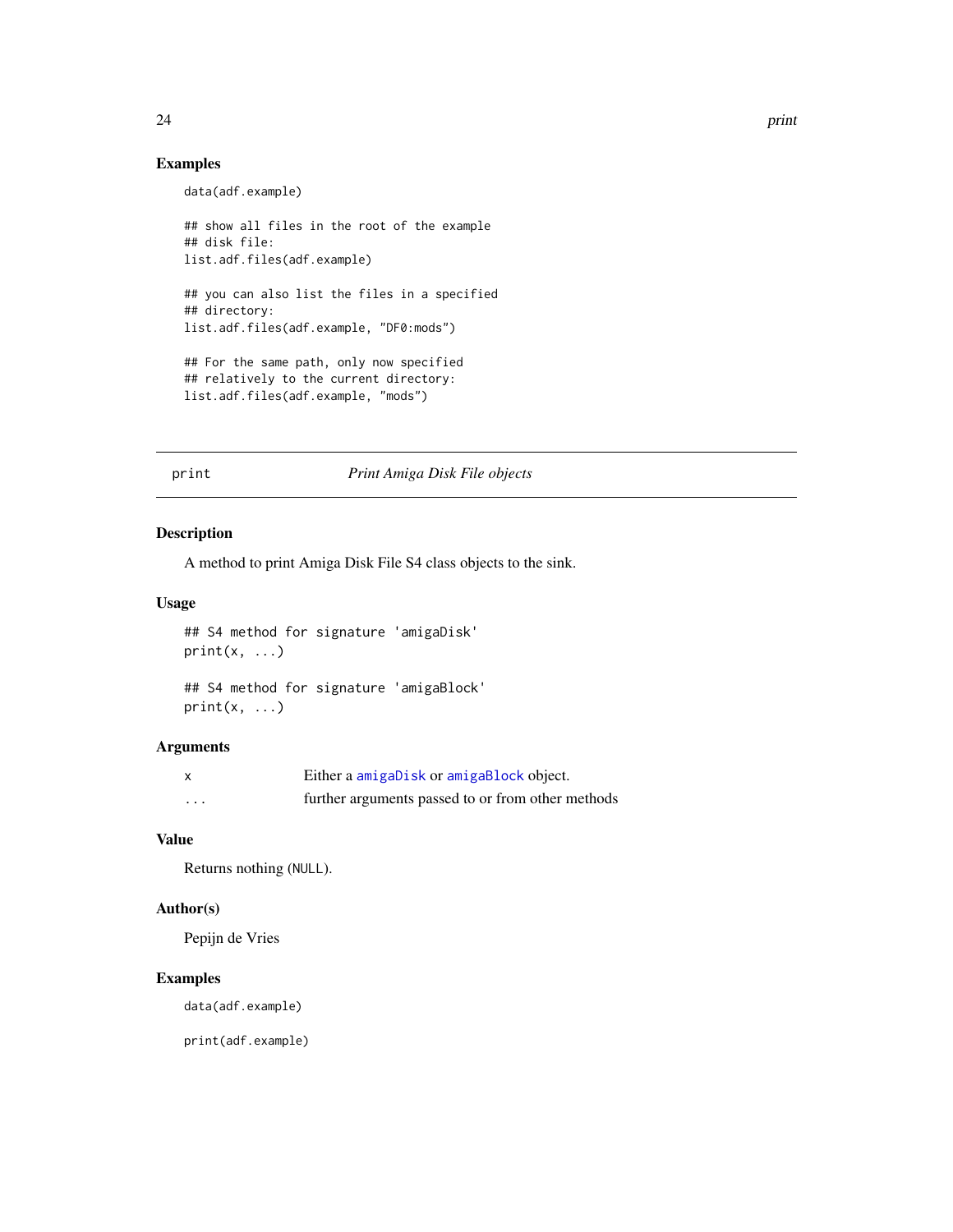<span id="page-24-0"></span>

# Description

Put a file onto a virtual Amiga floppy disk represented by an [amigaDisk](#page-8-1) object.

#### Usage

## S4 method for signature 'amigaDisk, raw, character, POSIXt, character' put.adf.file(x, source, destination, date, comment)

## S4 method for signature 'amigaDisk, raw, character, POSIXt, missing' put.adf.file(x, source, destination, date, comment)

## S4 method for signature 'amigaDisk, raw, character, missing, missing' put.adf.file(x, source, destination, date, comment)

## S4 method for signature 'amigaDisk, character, character, POSIXt, character' put.adf.file(x, source, destination, date, comment)

## S4 method for signature 'amigaDisk,character,character,POSIXt,missing' put.adf.file(x, source, destination, date, comment)

## S4 method for signature 'amigaDisk,character,character,missing,missing' put.adf.file(x, source, destination, date, comment)

## S4 method for signature 'amigaDisk,character,missing,missing,missing' put.adf.file(x, source, destination, date, comment)

#### **Arguments**

| x           | An amigabisk onto which the file should be put.                                                                                                                                                                                                                                                                                                                                                                                                                                       |
|-------------|---------------------------------------------------------------------------------------------------------------------------------------------------------------------------------------------------------------------------------------------------------------------------------------------------------------------------------------------------------------------------------------------------------------------------------------------------------------------------------------|
| source      | Either a character string of the source file's path; or a vector of raw data that<br>should be written to the destination file. Wildcards are not allowed (see details)                                                                                                                                                                                                                                                                                                               |
| destination | A character string of the destination path on the virtual floppy disk where<br>the source file should be put. The path should be conform Amiga specs (see<br>current, adf, dir). When the destination is missing or only specifies a direc-<br>tory, the file will be put into the current directory (current . adf. dir) or speci-<br>fied path of x respectively. In that case, the same file name as that of the source<br>file is used. Wild cards are not allowed (see details). |
| date        | A POSIXt object that will be used as the file modification date. When missing<br>the system time will used.                                                                                                                                                                                                                                                                                                                                                                           |
| comment     | An optional character string that will be included in the file header as a com-<br>ment. Should not be longer than 79 characters.                                                                                                                                                                                                                                                                                                                                                     |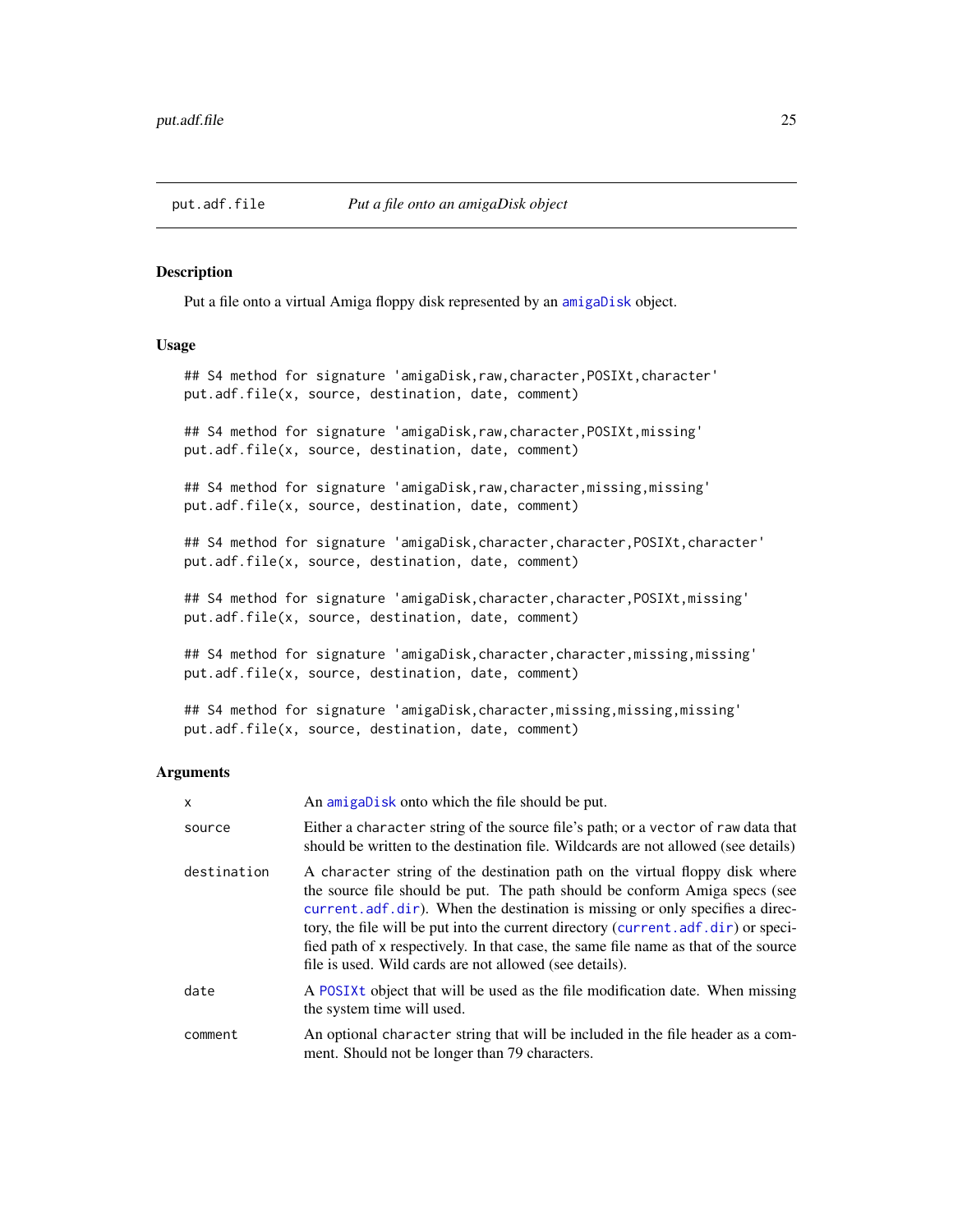# <span id="page-25-0"></span>Details

Put a file or raw data from your local system onto a virtual Amiga floppy disk represented by an [amigaDisk](#page-8-1) object. Make sure that the virtual disk is DOS formatted. This method can only put one file at a time onto the virtual virtual disk. It is therefore not allowed to use wild cards in the source or destination names. Use loops to add multiple files onto a virtual disk.

# Value

Returns an [amigaDisk](#page-8-1) object onto which the source file is put at the specified destination.

#### Author(s)

Pepijn de Vries

#### Examples

```
## Not run:
## create a blank disk to put files onto:
blank.disk <- blank.amigaDOSDisk("blank", "DD", "OFS", TRUE, FALSE, FALSE)
## let's copy the base package 'INDEX' file onto the
## virtual disk:
blank.disk <- put.adf.file(blank.disk, system.file("INDEX"))
## We can also put raw data onto the virtual disk:
blank.disk <- put.adf.file(blank.disk, raw(2048), "DF0:null.dat")
## check whether we succeeded:
list.adf.files(blank.disk)
## End(Not run)
```
<span id="page-25-1"></span>rawToAmigaDate *Convert raw values into a date time object*

#### **Description**

This function converts raw data into a date time object conform the Amiga file system specifications.

# Usage

```
rawToAmigaDate(x, format = c("long", "short"), tz = "UTC")
```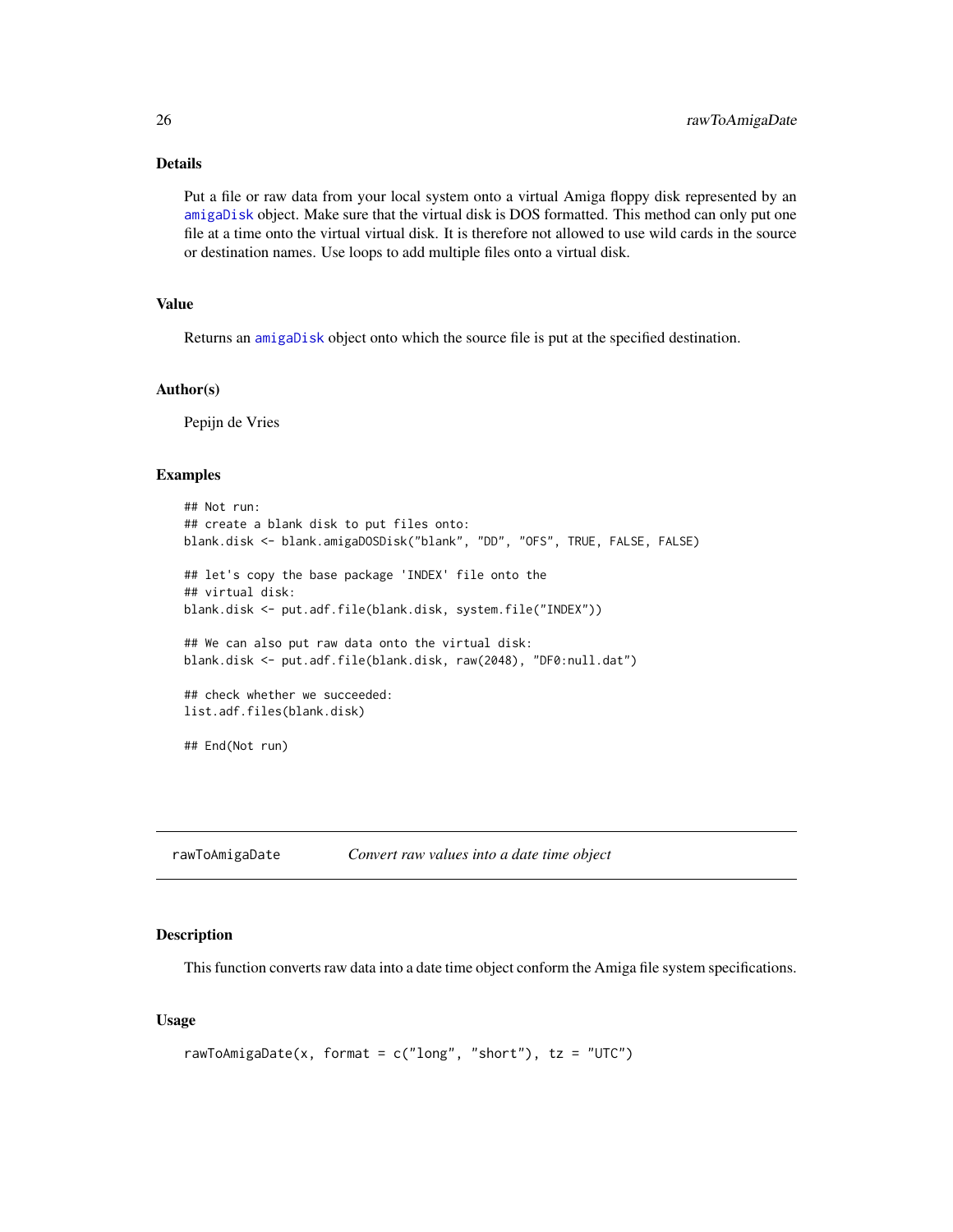# <span id="page-26-0"></span>rawToAmigaInt 27

#### **Arguments**

| $\mathsf{x}$ | a vector of raw values with a length of a multitude of 6 (for the short format)<br>or 12 (for the long format).                                                                                         |
|--------------|---------------------------------------------------------------------------------------------------------------------------------------------------------------------------------------------------------|
| format       | a character string indicating whether the date is stored as short or long inte-<br>gers.                                                                                                                |
| tz           | A character string specifying the time zone to be used to retrieve the date time<br>object. Note that the time zone is not stored on the Amiga. By default the<br>Universal time zone (UTC) is assumed. |

# Details

The Amiga file system stores date time objects as three unsigned short (16 bit) or long (32 bit) integers. Where the values are number of days, minutes and ticks (fiftieth of a second) since 1978- 01-01 respectively.

As these values are always positive, only date time values on or after 1978-01-01 are allowed. The inverse of this function can be achieved with [amigaDateToRaw](#page-7-1).

# Value

Returns a [POSIXct](#page-0-0) object based on the provided raw data.

# Author(s)

Pepijn de Vries

# See Also

Other raw.operations: [amigaDateToRaw\(](#page-7-1)), [amigaIntToRaw\(](#page-9-1)), [displayRawData\(](#page-15-1)), [rawToAmigaInt\(](#page-26-1)), [rawToBitmap\(](#page-28-1))

#### Examples

## all raw data is zero, so the origin date is returned: rawToAmigaDate(raw(12))

```
## let's get the date, one day, one minute and 50 ticks from the origin:
rawToAmigaDate(amigaIntToRaw(c(1, 1, 50), 32))
```
<span id="page-26-1"></span>rawToAmigaInt *Convert raw values into Amiga integers*

# Description

Convert raw data into 8, 16, or 32-bit signed or unsigned integer values, conform Amiga specifications.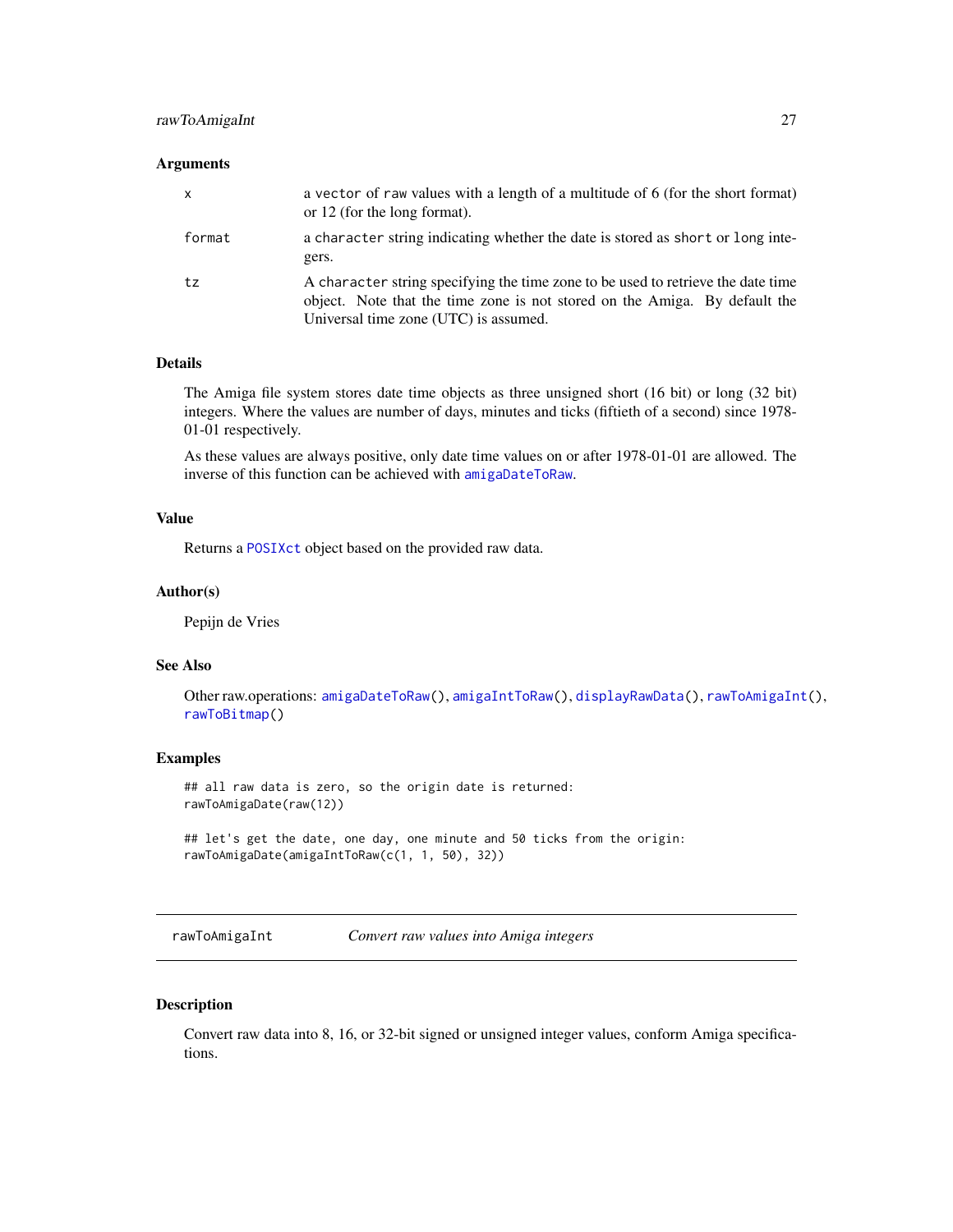#### <span id="page-27-0"></span>Usage

rawToAmigaInt(x, bits = 8, signed =  $F$ )

#### Arguments

| x.     | A vector of class raw to be converted into a character.                                            |
|--------|----------------------------------------------------------------------------------------------------|
| bits   | Number of bits that represents the integer value. Should be 8 or a positive mul-<br>titude of 8.   |
| signed | A logical value indicating whether the integer should be signed (TRUE, default)<br>or not (FALSE). |

# Details

The Commodore Amiga has specified the following data formats to represent integer data: BYTE (signed 8-bit integer), UBYTE (unsigned 8-bit integer), WORD (signed 16-bit integer), UWORD (unsigned 16-bit integer), LONG (signed 32-bit integer), ULONG, (unsigned 32-bit integer). This function converts raw data into such integers. Note that WORD and UWORD are also referred to as SHORT and USHORT respectively.

# Value

A numeric value (or a vector of values), representing the integer data represented by the provided raw data. Note that R defines integer as 32-bit signed integers and cannot store the 32-bit signed values. Therefore a numeric value is returned rather than an explicit integer.

# Author(s)

Pepijn de Vries

# See Also

```
Other raw.operations: amigaDateToRaw(), amigaIntToRaw(), displayRawData(), rawToAmigaDate(),
rawToBitmap()
```
# Examples

```
## Let's start by obtaining unsigned 8-bit integers:
rawToAmigaInt(as.raw(0:255))
```
## note that this is the same as: as.numeric(as.raw(0:255))

## but with this function we can also get signed values: rawToAmigaInt(as.raw(0:255), signed = TRUE)

```
## Furthermore 32 or 16-bit integers can also be obtained.
## Let's look at 16-bit integers:
rawToAmigaInt(as.raw(0:255), 16)
```

```
## Note that 16-bit integers require twice as many bytes
```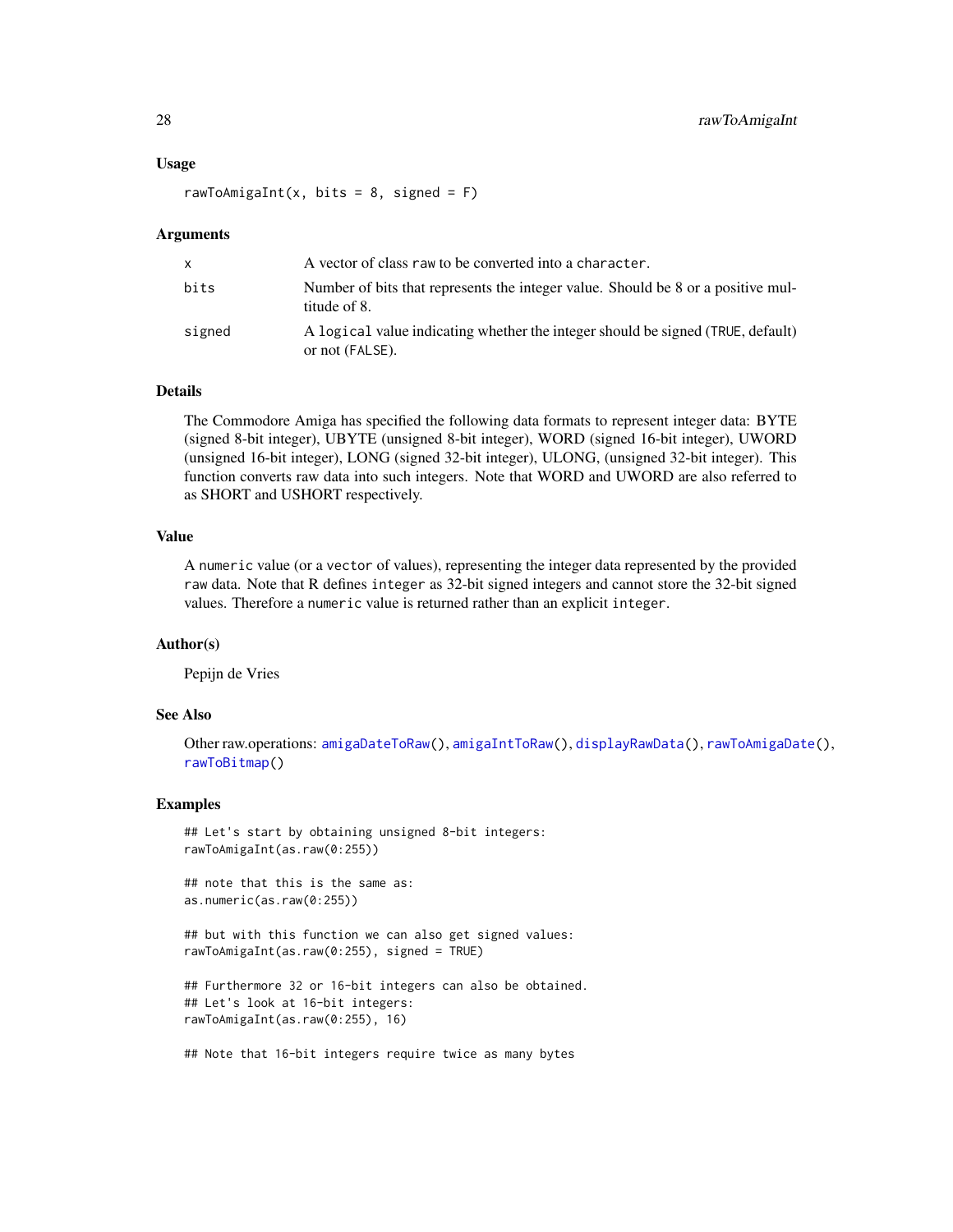# <span id="page-28-0"></span>rawToBitmap 29

```
## as 8 bit integers:
length(rawToAmigaInt(as.raw(0:255), 16))
length(rawToAmigaInt(as.raw(0:255), 8))
```
#### <span id="page-28-1"></span>rawToBitmap *Convert raw data into a bitmap or vice versa*

# Description

Convert raw data into a bitmap or vice versa (i.e., binary data) conform Amiga specifications.

# Usage

rawToBitmap(x, invert.bytes =  $F$ , invert.longs =  $T$ ) bitmapToRaw(x, invert.bytes = T, invert.longs = T)

#### Arguments

| X            | A vector of raw data, in case rawToBitmap is used. A vector of raw, interger                                                                                                                                                                                                                                        |
|--------------|---------------------------------------------------------------------------------------------------------------------------------------------------------------------------------------------------------------------------------------------------------------------------------------------------------------------|
|              | or logical values should be used in case of bitmapToRaw. In the latter case                                                                                                                                                                                                                                         |
|              | each value in the vector is interpeted as a bit and should be a mutiple of 8 long.                                                                                                                                                                                                                                  |
| invert.bytes | A logical value. When set to TRUE, the bit order of bytes are reversed.                                                                                                                                                                                                                                             |
| invert.longs | A logical value. When set to TRUE, the bit order of long values (32 bits) are<br>reversed. When x does not have a multiple length of 32 bits or 4 bytes, x will be<br>padded with zeros to the right, but the result will be trimmed to correspond with<br>the length of x. Note that data might get lost this way. |

# Details

A bitmap is simply put a map of bits (binary data, which can be interpeted as 0 or 1; or FALSE and TRUE). Bitmaps can have several purposes, also on the Commodore Amiga. The Amiga file system uses a bitmap to indicates which blocks are occupied with data and which are free. Bitmaps can also be used in bitmap images where each bit indicates which color should be used for a specific pixel in an image. These function can be used to convert raw data into usable bitmaps or vice versa.

As the Commodore Amiga is a big-endian system (most significant bit first) using a 32 bit CPU, it may sometimes necessary to invert the bits of a byte or longs (4 bytes, 32 bits), which can be done with the arguments 'invert.bytes' and 'invert.longs' respectively.

#### Value

Returns a vector of raw data in case of bitmapToRaw, and a vector of binary raw values in case of rawToBitmap.

# Author(s)

Pepijn de Vries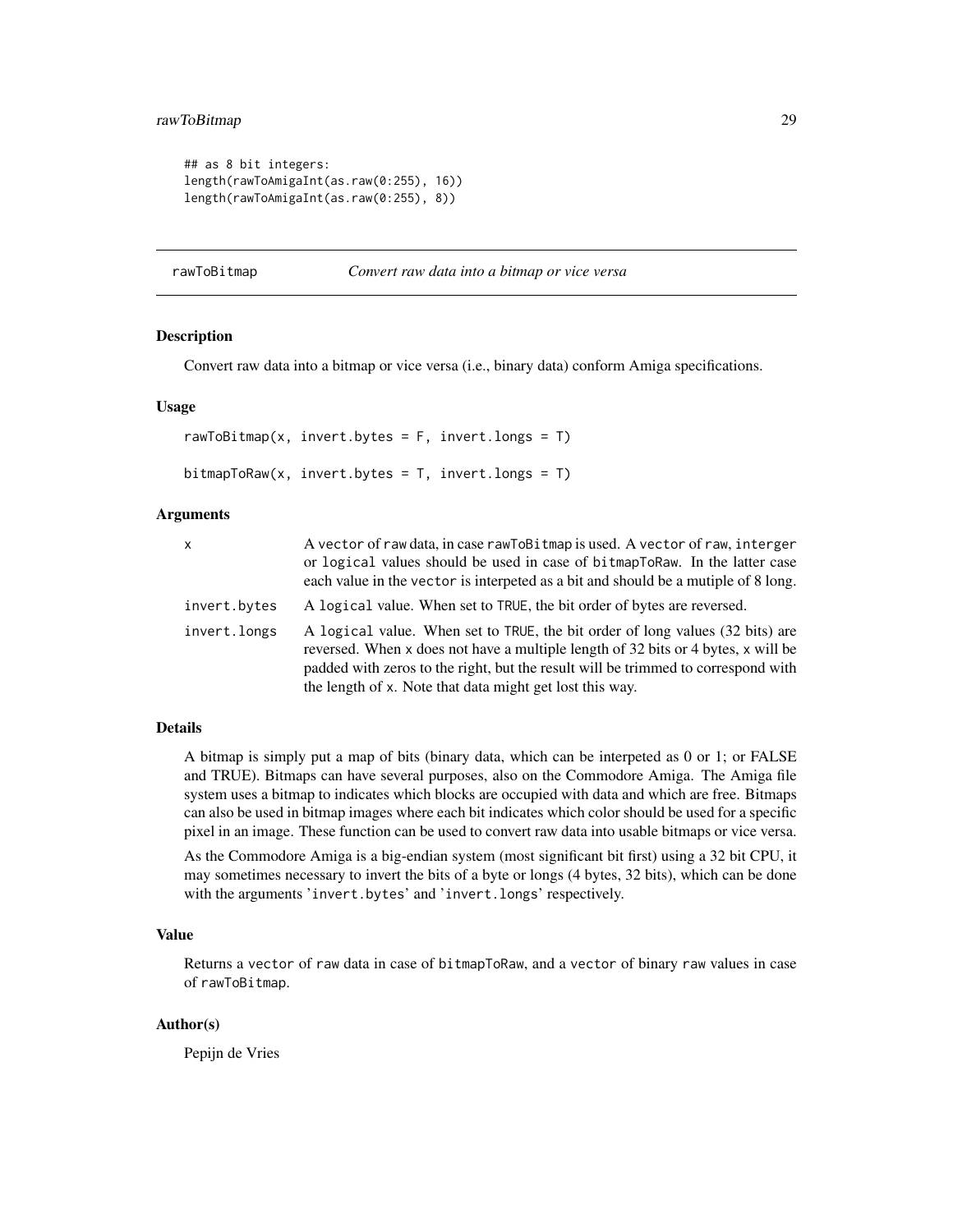# <span id="page-29-0"></span>See Also

Other raw.operations: [amigaDateToRaw\(](#page-7-1)), [amigaIntToRaw\(](#page-9-1)), [displayRawData\(](#page-15-1)), [rawToAmigaDate\(](#page-25-1)), [rawToAmigaInt\(](#page-26-1))

# Examples

```
## The bitmap block of the example disk is located at block
## number 882 (note that this is not true for all disks,
## the actual location is stored in the root block)
data(adf.example)
bitmap.block <- amigaBlock(adf.example, 881)
## bitmap data are stored in bytes 5 up to 224 in this block:
bitmap.raw <- bitmap.block@data[5:224]
## let's get the bitmap from the raw data:
bitmap <- rawToBitmap(bitmap.raw)
## Whe can now get the occupied blocks (minus one is used for
## the discrepancy in indexing):
which(bitmap != as.raw(0x01)) - 1
## we can also do the reverse:
bitmap.raw.new <- bitmapToRaw(bitmap)
## it should be the same as the original raw data:
all(bitmap.raw.new == bitmap.raw)
## WARNING: don't use these methods to directly
## modify an amigaDisk objects bitmap block. The
## file system on that object may get corrupted.
## All methods in this package should update the
## bitmap block automatically and cleanly...
```
<span id="page-29-1"></span>read.adf *Read an Amiga Disk File*

#### Description

Read data from an Amiga Disk File (ADF) to an [amigaDisk](#page-8-1) object. Alternatively data can be read from an ADZ file.

# Usage

```
## S4 method for signature 'character'
read.adf(file)
## S4 method for signature 'ANY'
read.adf(file)
```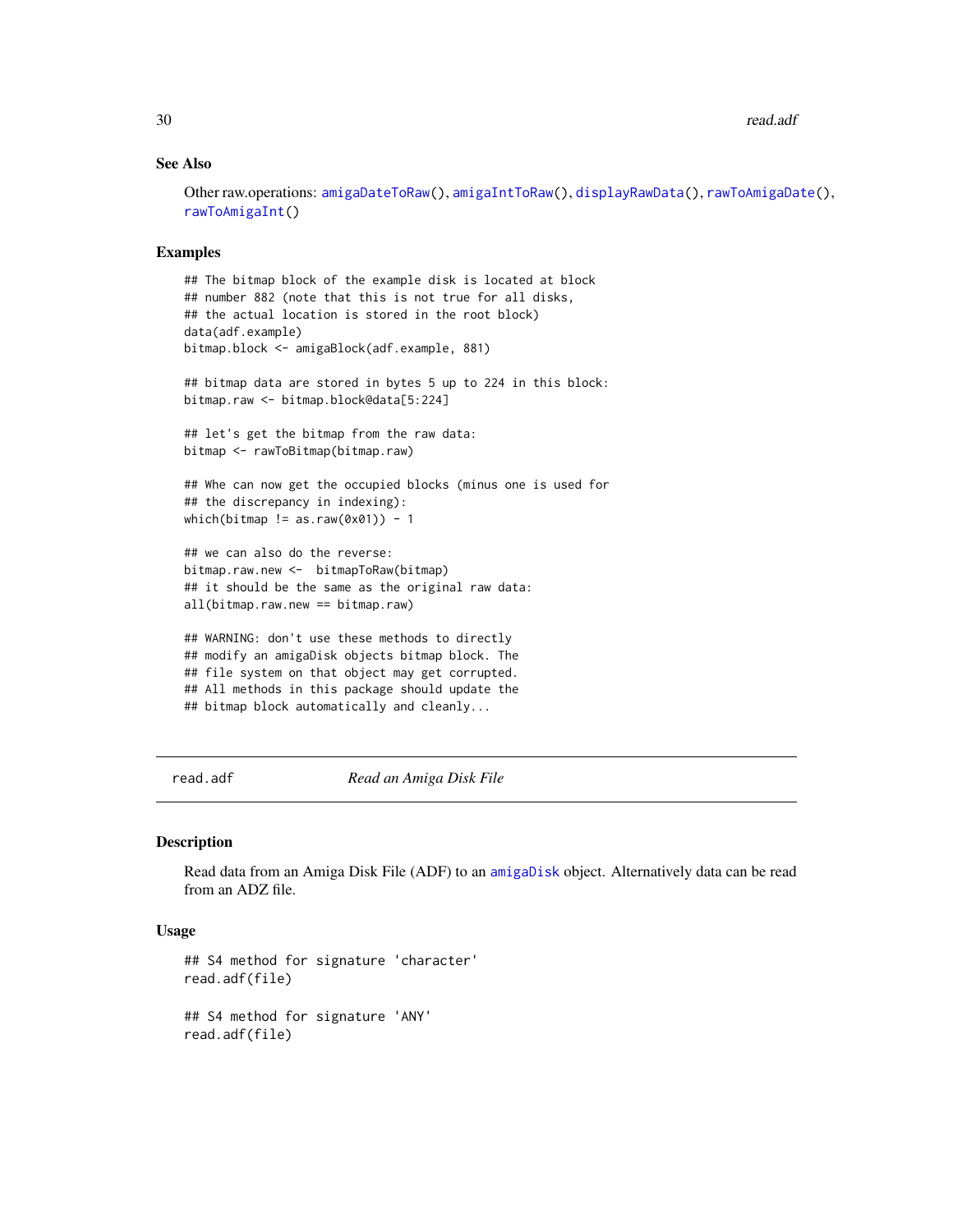#### <span id="page-30-0"></span>read.adf 31

```
## S4 method for signature 'character'
read.adz(file)
```
#### Arguments

file Either a file name or a file connection, that allows reading binary data (see e.g., [file](#page-0-0) or [url](#page-0-0)). read.adz only accepts file names.

# Details

Amiga Disk Files usually have a .adf-extension to the file name. It should be 880 kB (double density) or 1760 kB (high density) in size. This function can read such files.

Alternatively, ADZ files can also be read. These are essentially gzipped ADF files.

Note that this package cannot read extended ADF files containing information on the disk's Modified frequency modulation (MFM). This information is typically only required for copy protected disk's and is therefore out of the scope of this package.

# Value

Returns an [amigaDisk](#page-8-1) object read from the provided Amiga disk file

# Author(s)

Pepijn de Vries

# See Also

Other io.operations: [write.adf\(](#page-31-1))

# Examples

```
## Not run:
## In order to read an adf-file, we first need one.
## so let's first write the example object to a file:
data(adf.example)
```
## write it to the current working directory: write.adf(adf.example, "test.adf")

```
## now we can read it again:
my.disk <- read.adf("test.adf")
print(my.disk)
```

```
## and this is how you read it,
## using a connection:
con <- file("test.adf", "rb")
my.disk2 <- read.adf(con)
close(con)
```
print(my.disk2)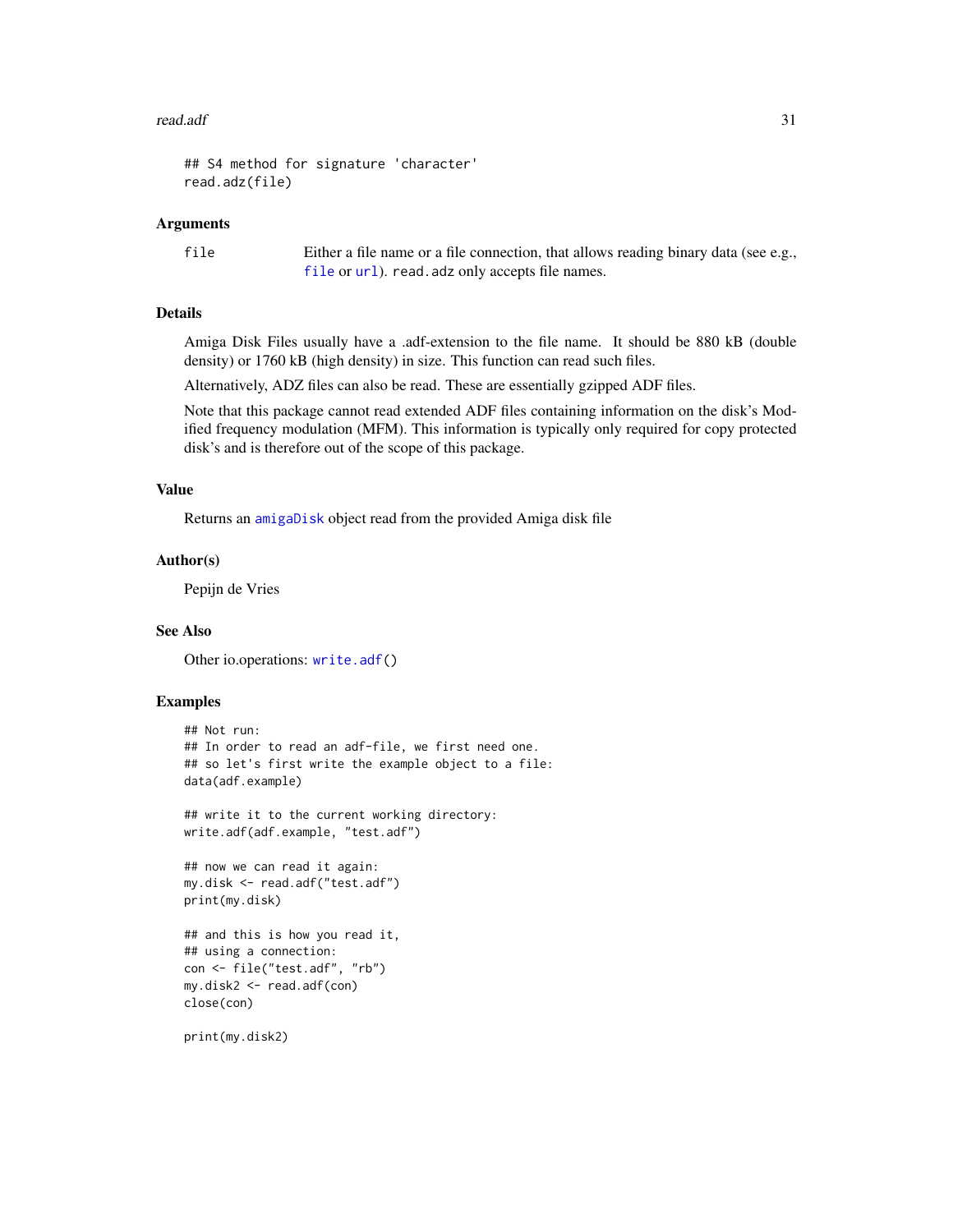#### 32 write.adf

```
## Alternatively, you can work with ADZ files:
write.adz(adf.example, "test.adz")
my.disk3 <- read.adz("test.adz")
print(my.disk3)
## End(Not run)
```
<span id="page-31-1"></span>write.adf *Write an amigaDisk object to an ADF file*

# Description

Write an [amigaDisk](#page-8-1) object to an Amiga Disk File (ADF) or alternatively to an ADZ file.

# Usage

```
## S4 method for signature 'amigaDisk,ANY'
write.adf(x, file)
## S4 method for signature 'amigaDisk,character'
write.adf(x, file)
## S4 method for signature 'amigaDisk,character'
write.adz(x, file)
```
# Arguments

|      | An amigabisk object that needs to be saved to an ADF file.                        |
|------|-----------------------------------------------------------------------------------|
| file | either a file name to write to, or a file connection, that allows to write binary |
|      | data (see file), write, adz only accepts a file name.                             |

# Details

Use this function to write [amigaDisk](#page-8-1) objects as binary data to so-called Amiga Disk Files (ADF). These files can be used as input for Amiga emulator software.

Alternatively, the object can be saved with 'write.adz', which is essentially a gzipped version of an ADF file.

# Value

Writes to an ADF file but returns nothing.

# Author(s)

Pepijn de Vries

<span id="page-31-0"></span>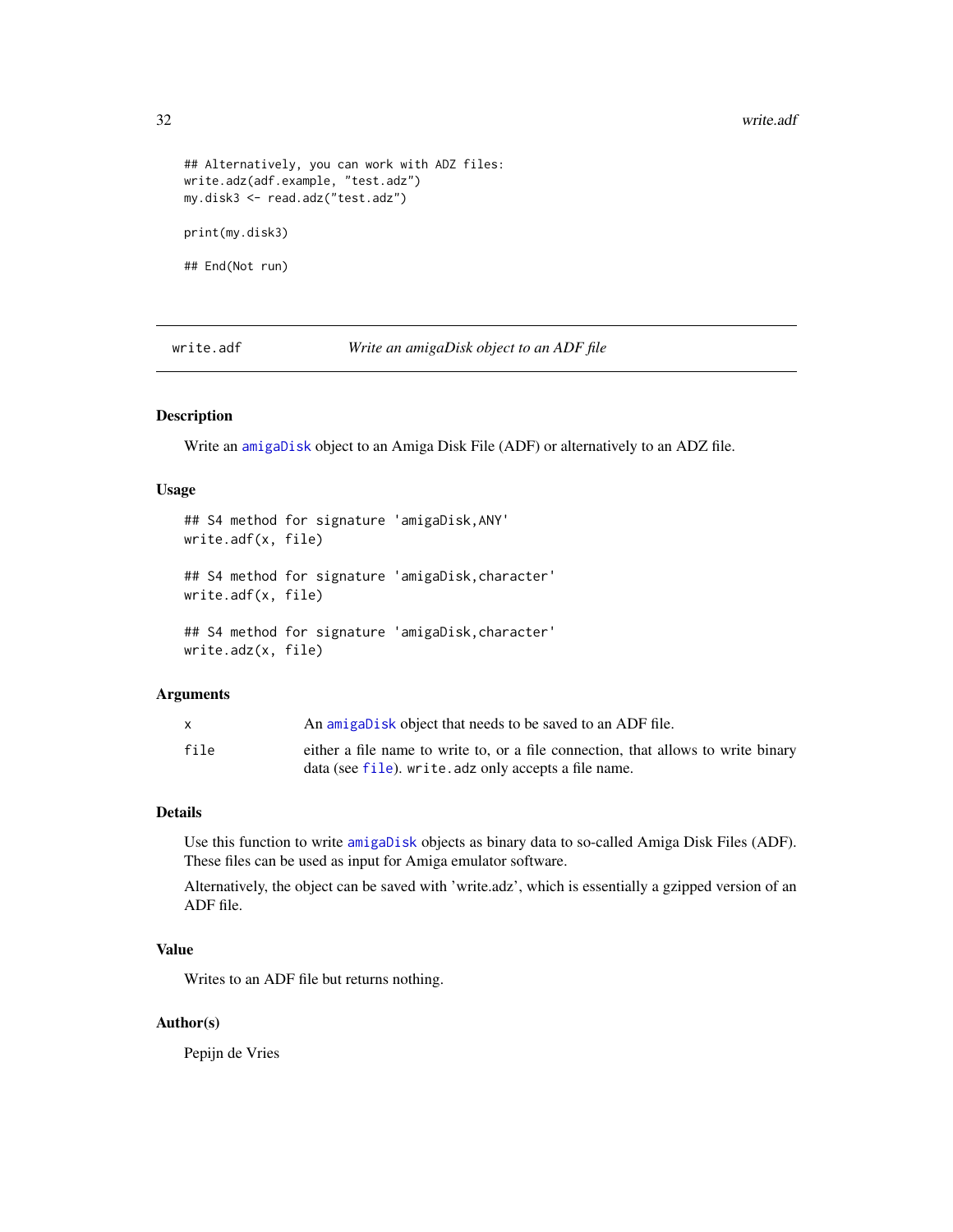#### <span id="page-32-0"></span>write.adf 33

# See Also

Other io.operations: [read.adf\(](#page-29-1))

# Examples

```
## Not run:
## Let's write the example data to an ADF file:
data(adf.example)
```

```
## Let's put it in the current working directory:
write.adf(adf.example, "test.adf")
```

```
## You can also use file connections to do the same:
con <- file("test2.adf", "wb")
write.adf(adf.example, con)
close(con)
```

```
## Last but not least the same object can be saved
## as an adz file:
write.adz(adf.example, "test.3.adz")
```
## End(Not run)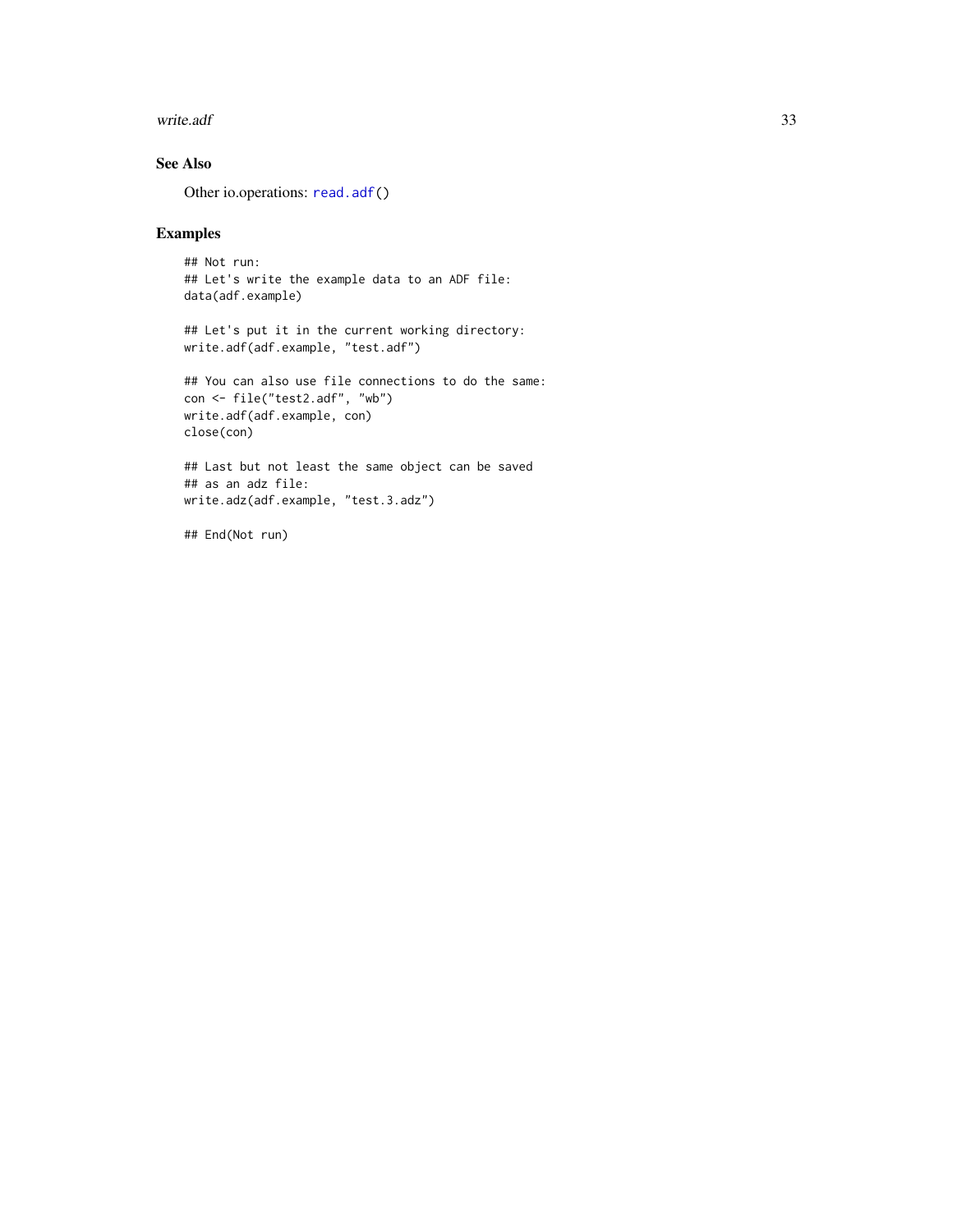# <span id="page-33-0"></span>**Index**

∗ amiga.disk.access amigaDisk-class, [9](#page-8-0) ∗ block.operations amigaBlock-method, [7](#page-6-0) get.blockID, [19](#page-18-0) get.diskLocation, [20](#page-19-0) ∗ blocks amigaBlock-class, [6](#page-5-0) ∗ io.operations read.adf, [30](#page-29-0) write.adf, [32](#page-31-0) ∗ raw.operations amigaDateToRaw, [8](#page-7-0) amigaIntToRaw, [10](#page-9-0) displayRawData, [16](#page-15-0) rawToAmigaDate, [26](#page-25-0) rawToAmigaInt, [27](#page-26-0) rawToBitmap, [29](#page-28-0) adf.disk.name, [2](#page-1-0) adf.disk.name,amigaDisk-method *(*adf.disk.name*)*, [2](#page-1-0) adf.disk.name<- *(*adf.disk.name*)*, [2](#page-1-0) adf.disk.name<-,amigaDisk,character-method *(*adf.disk.name*)*, [2](#page-1-0) adf.example, [3](#page-2-0) adf.file.exists, [4](#page-3-0) adf.file.exists,amigaDisk,character-method *(*adf.file.exists*)*, [4](#page-3-0) adf.file.remove, [5](#page-4-0) adf.file.remove,amigaDisk,character,logical-method file, *[18](#page-17-0)*, *[31,](#page-30-0) [32](#page-31-0) (*adf.file.remove*)*, [5](#page-4-0) adf.file.remove,amigaDisk,character,missing-mgethoaddf.file,[17](#page-16-0) *(*adf.file.remove*)*, [5](#page-4-0) amigaBlock, *[7](#page-6-0)*, *[24](#page-23-0)* amigaBlock *(*amigaBlock-class*)*, [6](#page-5-0) amigaBlock,amigaDisk,numeric-method *(*amigaBlock-method*)*, [7](#page-6-0) amigaBlock-class, [6](#page-5-0) amigaBlock-method, [7](#page-6-0) get.adf.file,amigaDisk,character,missing-method get.blockID, *[7](#page-6-0)*, [19,](#page-18-0) *[21](#page-20-0)*

```
amigaBlock<- (amigaBlock-method), 7
amigaBlock<-,amigaDisk,numeric,amigaBlock-method
        (amigaBlock-method), 7
amigaDateToRaw, 8, 10, 17, 27, 28, 30
amigaDisk, 2–7, 12–18, 21–26, 30–32
amigaDisk (amigaDisk-class), 9
amigaDisk-class, 9
amigaIntToRaw, 9, 10, 17, 27, 28, 30
bitmapToRaw (rawToBitmap), 29
blank.amigaDOSDisk, 9, 11
blank.amigaDOSDisk,character-method
        (blank.amigaDOSDisk), 11
boot.block.code, 12, 13
current.adf.dir, 4, 5, 9, 14, 15, 18, 23, 25
current.adf.dir,amigaDisk-method
        (current.adf.dir), 14
current.adf.dir<- (current.adf.dir), 14
current.adf.dir<-,amigaDisk,character-method
        (current.adf.dir), 14
dir.create.adf, 15
dir.create.adf,amigaDisk,character,missing,missing-method
        (dir.create.adf), 15
dir.create.adf,amigaDisk,character,POSIXt,character-method
        (dir.create.adf), 15
dir.create.adf,amigaDisk,character,POSIXt,missing-method
        (dir.create.adf), 15
displayRawData, 9, 10, 16, 27, 28, 30
get.adf.file,amigaDisk,character,ANY-method
        (get.adf.file), 17
get.adf.file,amigaDisk,character,character-method
```
*(*get.adf.file*)*, [17](#page-16-0)

*(*get.adf.file*)*, [17](#page-16-0)